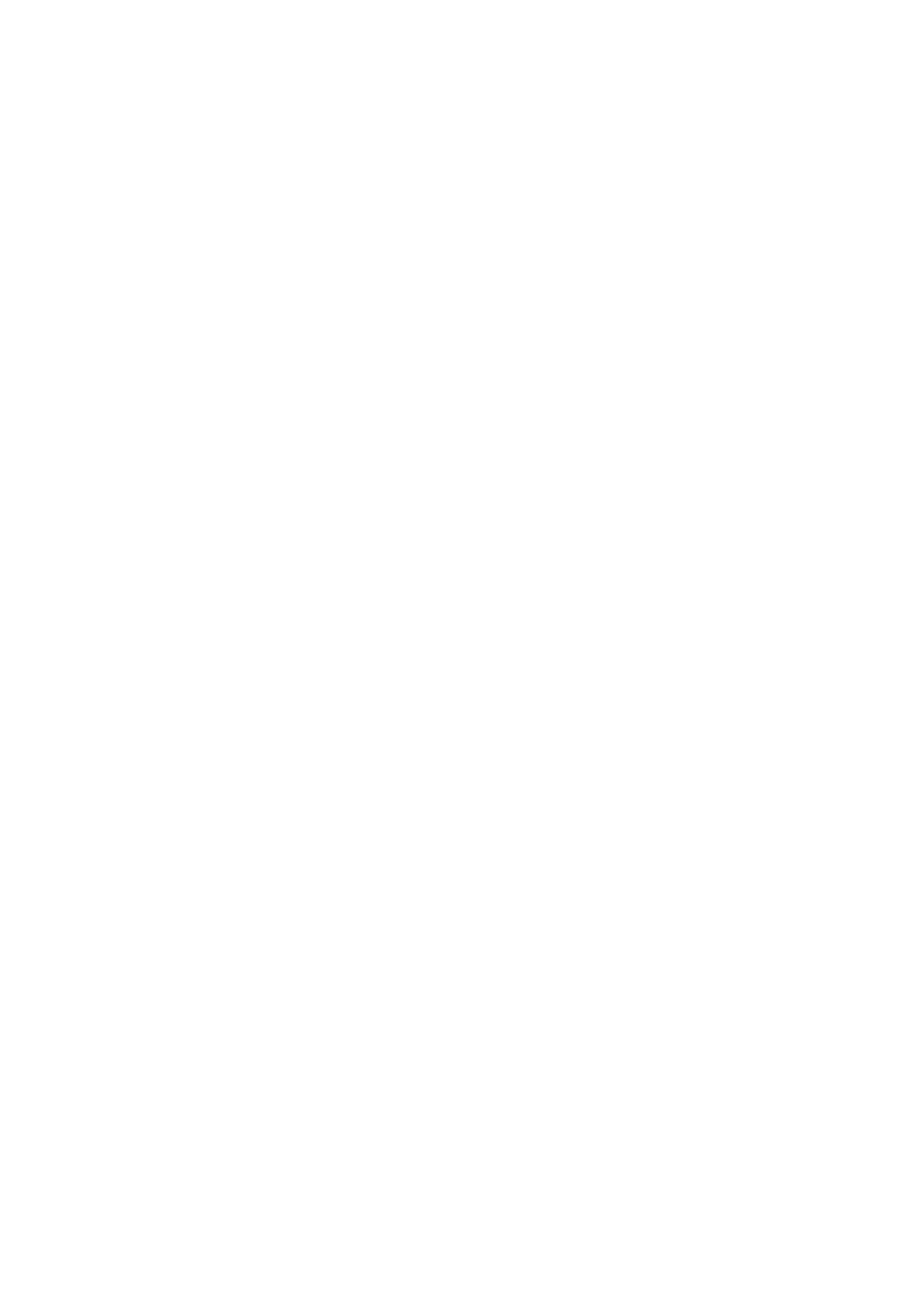## **In the case of Veniamin Tymoshenko and Others v. Ukraine,**

The European Court of Human Rights (Fifth Section), sitting as a Chamber composed of:

Mark Villiger, *President,* Angelika Nußberger, Boštjan M. Zupančič, Ganna Yudkivska, Vincent A. De Gaetano, André Potocki, Aleš Pejchal, *judges,*

and Claudia Westerdiek, *Section Registrar,*

Having deliberated in private on 9 September 2014,

Delivers the following judgment, which was adopted on that date:

# **PROCEDURE**

1. The case originated in an application (no. 48408/12) against Ukraine lodged with the Court under Article 34 of the Convention for the Protection of Human Rights and Fundamental Freedoms ("the Convention") by five Ukrainian nationals: Mr Veniamin Vyacheslavovych Tymoshenko (born in 1975), Andriy Mykolayovych Borodin (born in 1973), Olga Valeriyivna Ivanova (born in 1971), Oleg Petrovych Pushnyak (born in 1972) and Taras Oleksandrovych Tovstyy (born in 1984). Mr Borodin lives in Boryspil and all the other applicants live in Kyiv.

2. The applicants were represented by Ms O. Chugayenko and Ms O. Korobko, lawyers practising in Kyiv. The Ukrainian Government ("the Government") were represented, most recently, by their then Acting Agent, Ms O. Davydchuk.

3. The applicants complained that the ban on a strike by AeroSvit aircraft cabin crew members had been in breach of their rights under Article 11 of the Convention.

4. On 7 March 2013 the application was communicated to the Government.

5. Written submissions were received from the European Trade Union Confederation (ETUC), which had been granted leave by the President to intervene as a third party (Article 36 § 2 of the Convention and Rule 44 § 3 of the Rules of Court).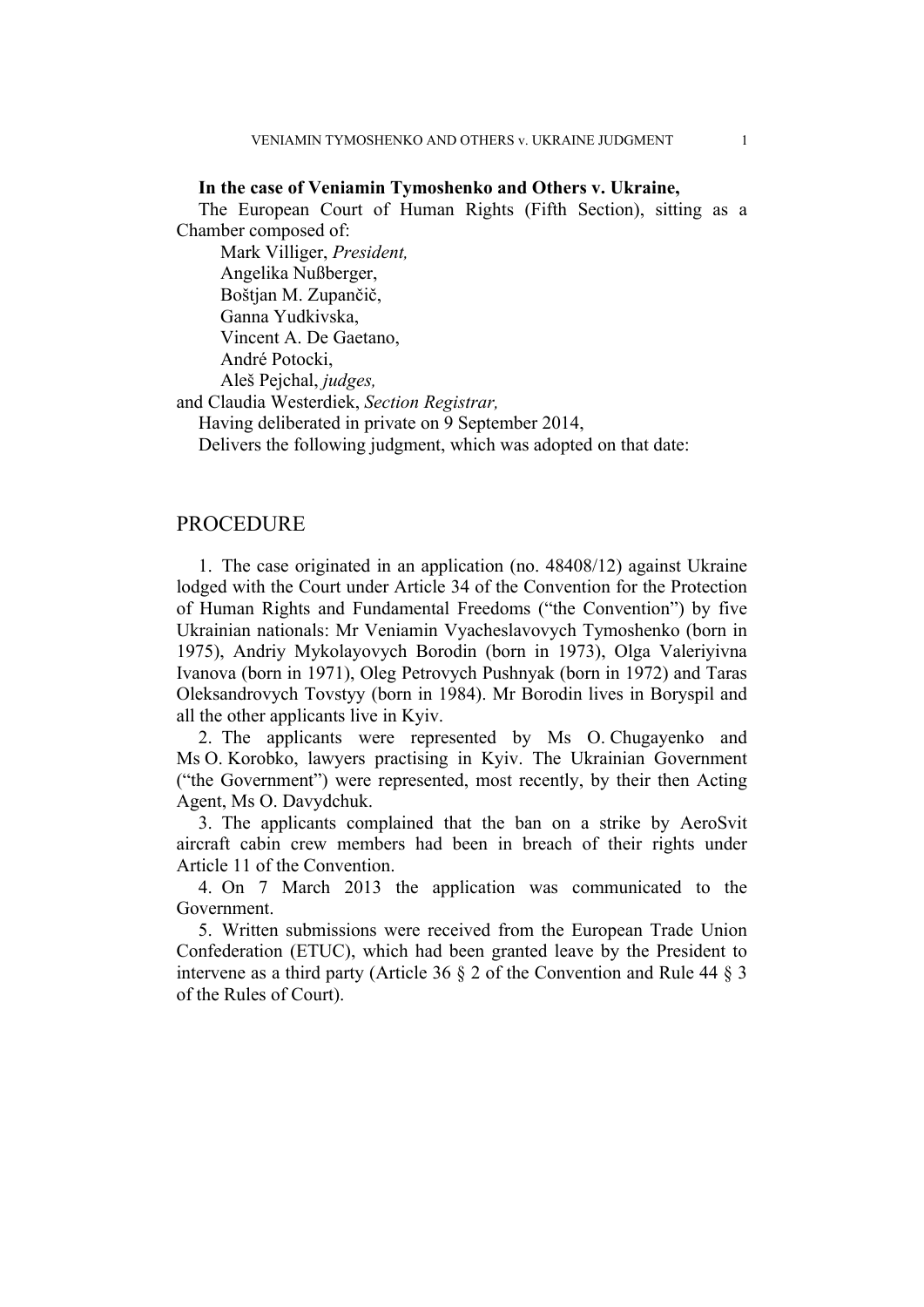# THE FACTS

## I. THE CIRCUMSTANCES OF THE CASE

6. At the material time the applicants were employed by the CJSC "AeroSvit Airlines" ("AeroSvit") as aircraft cabin crew.

7. As confirmed, in particular, by the minutes of the trade union's constituent assembly of 2 July 2003, all the applicants were members of the company's trade union. Mr Tymoshenko was its chairman.

8. On 16 February 2011 the National Mediation and Reconciliation Service ("the NMRS") registered a collective labour dispute between the employees and the management of AeroSvit. The employees' demands concerned, in particular, the following issues:

- repairs to the aircraft electronic catering and air-conditioning equipment;
- enhancing the safety of on-flight technical processes;
- salary payments to be made no later than three days before a period of leave;
- full and timely salary payments twice per month;
- a 3% pay rise and recalculation of salaries for 2009 and 2010;
- salary payment on the basis of the exchange rate of the US dollar and the Ukrainian hryvnia as established by the National Bank of Ukraine, with salaries to be recalculated from 2008;
- recalculation of long-service bonuses;
- ensuring transportation of aircraft cabin crew to and from the airport;
- establishing a USD 50 *per diem* allowance for all foreign flights;
- uniform cleaning and ironing to be at the employer's expense;
- allocation of at least  $0.3\%$  of the salary budget for cultural and sporting events;
- awarding employees a bonus of 3.23% from the 2008 profits; and
- inflation adjustment of salaries if payment was delayed, with effect from December 2008.

9. On 16 March and 12 April 2011 the NMRS deregistered some of the employees' demands, noting that they had been resolved, with reference to decisions of the reconciliation commissions of 28 February, 10 and 30 March 2011.

10. On 27 May 2011 the NMRS Labour Arbitration Court delivered its decision on the employees' remaining demands, following a hearing in which representatives of both parties participated. It found most of the demands to be legitimate and directed the employer to comply with them.

11. In the absence of any compliance measures, AeroSvit cabin crew, including the applicants, decided to embark on industrial action.

12. On 9 September 2011 the general meeting of AeroSvit employees, seeking resolution of the labour dispute, announced a strike of 150 aircraft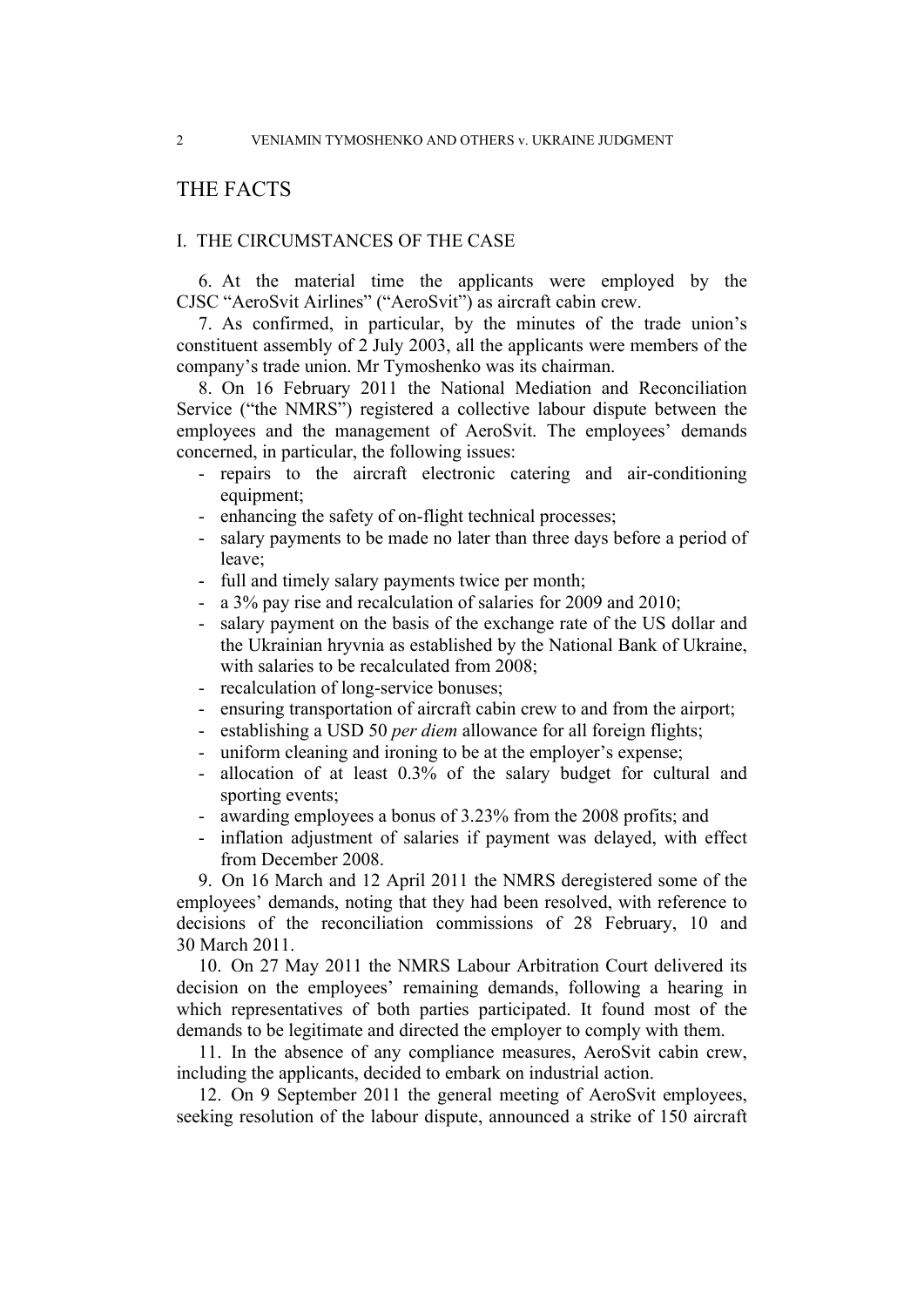cabin crew members. The strike was due to start on 28 September 2011 and continue until the employees' demands were fully met. The announcement specified that all foreign flights which began prior to the beginning of the strike would be completed. The meeting appointed a strike committee of six persons (including all of the applicants except Mr Pushnyak, who, however, attended the meeting and voted in favour of the strike). The committee was vested with the following powers: to conduct negotiations on behalf of the employees with the company's management and State authorities; to draw attention to the strike in the mass media; to receive information from the company's management on compliance with the employees' requirements; to initiate and participate in a reconciliation commission; to organise and conduct meetings and pickets in support of the demands put forward; to sign agreements with the owner or an authorised representative on resolution of the labour dispute; and to consult the NMRS.

13. By 12 September 2011 the strike committee had notified the following authorities about the decision to hold a strike: the employer, the NMRS, the Infrastructure Ministry, the State Aviation Administration, the Social Policy Ministry, the State Labour Inspection, the Parliamentary Ombudsman, as well as a number of other institutions and organisations.

14. On 19 September 2011 the management of AeroSvit lodged a claim with the Darnytskyy District Court of Kyiv ("the Darnytskyy Court") against the flight attendants' trade union, seeking to have the strike declared unlawful.

15. On 26 September 2011 the Darnytskyy Court held the first hearing on the case. Another hearing was scheduled for the morning of 28 September 2011.

16. The planned hearing did not take place for reasons unknown to the applicants. They later discovered that the judge had been on sick leave.

17. On 28 September 2011 the management of AeroSvit Airlines brought another claim, this time before the Boryspil City Court ("the Boryspil Court") and against the strike committee, seeking to have the strike declared unlawful.

18. On 29 September 2011 the Boryspil Court, in written proceedings, issued an injunction prohibiting the strike committee from holding the strike pending adjudication of the employer's claim.

19. On the same day AeroSvit's management handed over a copy of the injunction to the trade union's representatives.

20. On 30 September 2011 the company's management withdrew its earlier claim from the Darnytskyy Court.

21. On 4 October 2011 the trade union challenged the Boryspil Court's injunction of 29 September 2011 before the Kyiv Regional Court of Appeal ("the Court of Appeal"). It submitted, in particular, that the strike committee could not be a respondent in proceedings, since it was neither an individual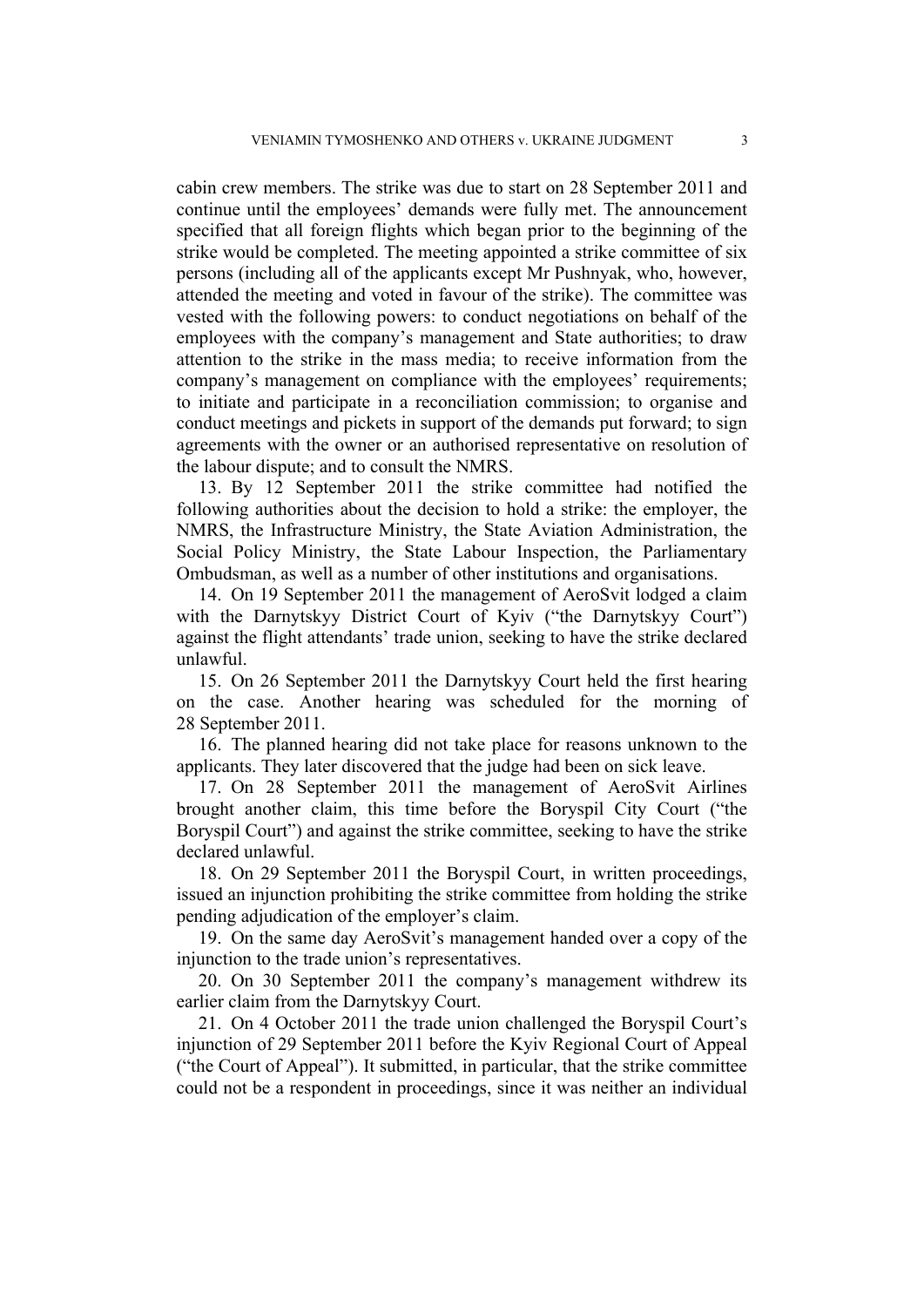nor a legal entity. Nor was it empowered to act in courts on behalf of the employees who had decided to go on strike.

22. On 5 October 2011 the Court of Appeal dismissed the aforementioned appeal.

23. On 6 October 2011 the Boryspil Court found that the strike would be unlawful and banned it. The court relied on section 18 of the Transport Act, which prohibited strikes at transport enterprises if they affected passenger carriage. It noted that AeroSvit was an important passenger carrier operating over eighty international routes to thirty-three counties. Furthermore, given that one of the major tasks of the aircraft cabin crew was to ensure the safety of passengers, the court considered applicable section 24 of the Resolution of Labour Disputes Act, which prohibited strikes if they were likely to endanger human life or health. It also made a general reference to Article 44 of the Constitution.

24. The trade union appealed. It reiterated the arguments of its earlier appeal of 4 October 2011 concerning the standing of the strike committee. It also argued that the first-instance court had wrongly applied the Transport Act, when it should instead have applied the Resolution of Labour Disputes Act.

25. On 22 November and 19 December 2011 respectively the Kyiv Regional Court of Appeal and the Higher Specialised Court for Civil and Criminal Matters upheld the judgment of 6 October 2011.

26. On 20 January 2012 the Specialised Court's final ruling was served on the strike committee.

## II. RELEVANT DOMESTIC LEGISLATION AND PRACTICE

## **A. Constitution of Ukraine (1996)**

#### 27. Article 44 reads as follows:

"Employees have the right to strike in order to protect their economic and social interests.

The procedure for exercising the right to strike shall be established by law, taking into account the need to ensure national security, the protection of health, and the rights and freedoms of other persons.

No one shall be forced to participate or to not participate in a strike.

A strike may only be prohibited on the basis of law."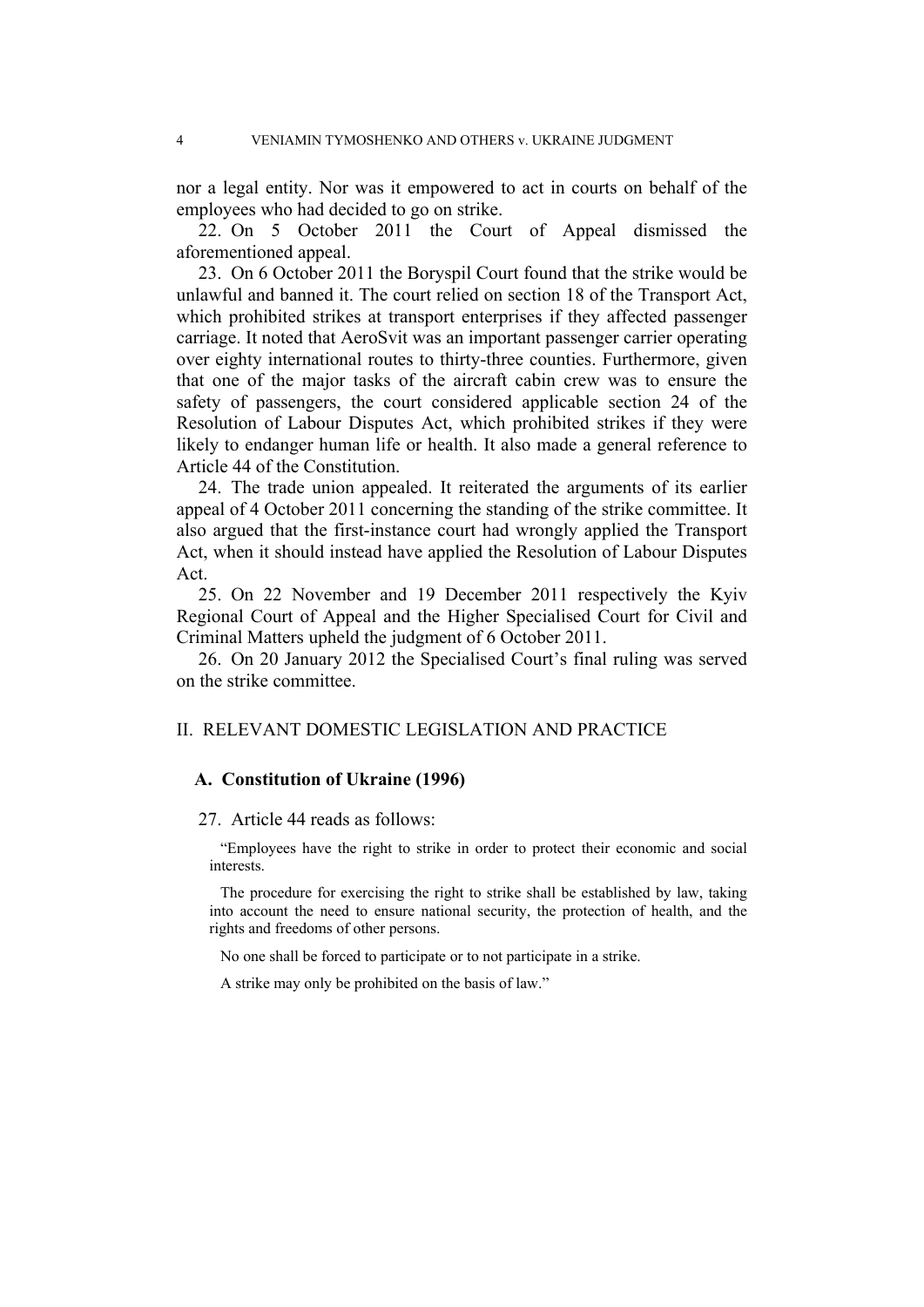# **B. Resolution of Labour Disputes (Conflicts) Act (1998, with further amendments) –** *"Про порядок вирішення колективних трудових спорів (конфліктів)"*

## 28. The pertinent provisions are the following:

#### **Section 3. Parties to a collective labour dispute**

"The parties to a collective labour dispute shall be:

- at an occupational level – employees (certain categories of employees) ... or a trade union, or another organisation authorised by employees [to represent their interests] and the owner of an enterprise ... or [the employer's] representative ...

The body authorised by employees to represent [their interests] shall be the only authorised representative of the employees during the period such a dispute exists..."

#### **Section 17. Strike**

"A strike is a temporary, collective and voluntary cessation of work by employees (non-appearance at work, breach of labour duties) ... with the aim of resolving a collective labour dispute.

Strike action shall be an extreme means of resolving a collective labour dispute (when all other possibilities [for such resolution] have been exhausted) if [the employer] refuses to allow the claims of employees or of a body authorised by them, or of a trade union, or of an association of trade unions or of a body authorised by them"

#### **Section 18. The right to strike**

"Pursuant to Article 44 of the Constitution of Ukraine, employees have the right to strike in order to protect their economic and social interests.

The procedure for exercising the right to strike is established by this Act.

A strike may be commenced if conciliatory procedures have not led to the settlement of a collective labour dispute or if [the employer] avoids conciliatory procedures or does not comply with an agreement reached in the course of resolution of a collective labour dispute..."

## **Section 24. Cases in which it is prohibited to strike**

"Striking shall be prohibited if the cessation of work by employees endangers human life or health or the environment, or if it hinders the prevention of a natural disaster, an accident, a catastrophe, an epidemic or an epizootic outbreak, or if it hampers rectification of their consequences.

Employees (with the exception of technical and maintenance personnel) of prosecution authorities, courts, military forces, state authorities, security and lawenforcement bodies shall be banned from striking..."

# **PART V. FINAL PROVISIONS.**

"...3. Until other laws and by-laws are brought into compliance with this Act, they shall apply so far as they do not contradict it.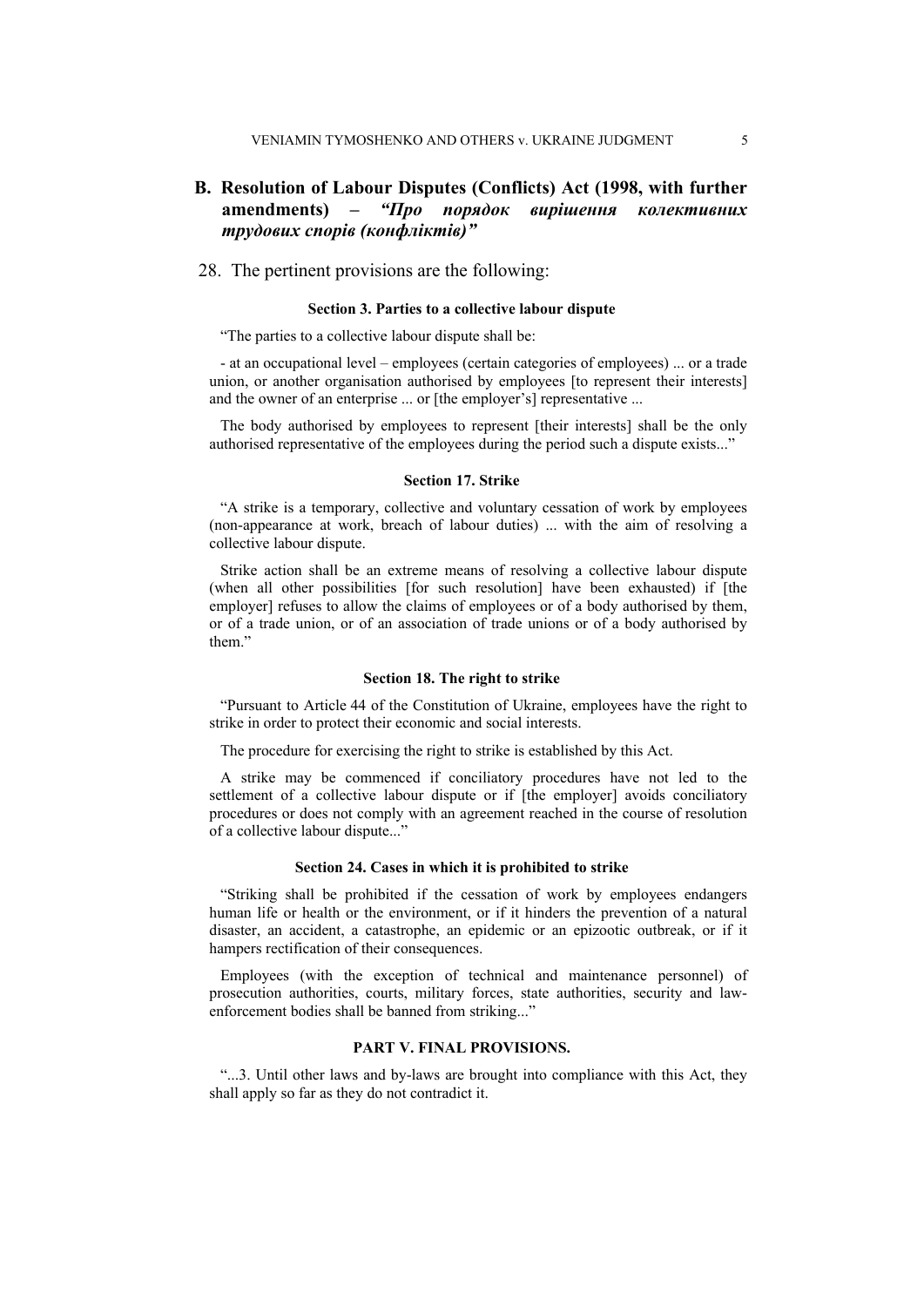4. The Cabinet of Ministers of Ukraine shall submit proposals for bringing other laws and by-laws into compliance with this Act within three months..."

## **C. Transport Act (1994)**

### 29. Section 18 "Strikes at transport enterprises" provides:

"Cessation of work (strike) at transport enterprises may take place if the enterprise's management fails to comply with tariff agreements, except in cases where passenger transportation or maintenance of a continuous production cycle are concerned, and also where a strike would endanger human life or health."

30. The above provision has not been amended since the Act entered in force in 1994. Some proposed amendments were drafted in 2001 following recommendations by the ILO Committee on Freedom of Association, but with no result (see paragraphs 38-40 below). Furthermore, on 26 August 2010 a draft law "On amendments to section 18 of the Transport Act with a view to bringing it into conformity with the Constitution of Ukraine and the Resolution of Labour Disputes (Conflicts) Act" was registered in the Verkhovna Rada (the Ukrainian Parliament). The final version of the draft proposed repealing section 18 altogether. On 15 June 2011 the Parliamentary Committee for Transport and Communication recommended that Parliament reject the draft text, and referred to the Cabinet of Ministers' position that it would destabilise the transport sector and be harmful to the social and economic interests of the State. In consequence, the draft text was rejected.

# **D. Action by the Ukrainian Parliament Commissioner for Human Rights**

31. On 15 January 2013 the Ukrainian Parliament Commissioner for Human Rights issued a press release with the following content:

#### **Ms Valeriya Lutkovska: "The right of transport employees to strike must be settled on the legislative level"**

"The Ukrainian Parliamentary Commissioner for Human Rights, Ms Valeriya Lutkovska, has sent a letter to Mr Mykola Azarov, the Prime Minister of Ukraine, concerning protection of the constitutional right to strike of transport employees. Representatives of the All-Ukrainian Trade Union of Pilots and also a trade union of stewards in an airline company have repeatedly applied to the Ombudsman concerning the unconstitutionality of the provisions of the Ukrainian Transport Act and violation of their legitimate rights.

Monitoring by the Commissioner has revealed that inadequate regulation of this issue has in fact made it impossible to protect the rights of transport employees, and has led to ambiguous interpretation of certain provisions of the law... In addition, [this lack of regulation] genuinely raises the possibility of mass violations of employment law by employers, and, at the same time, unplanned (unexpected) instances of unavailability of transportation services, etc.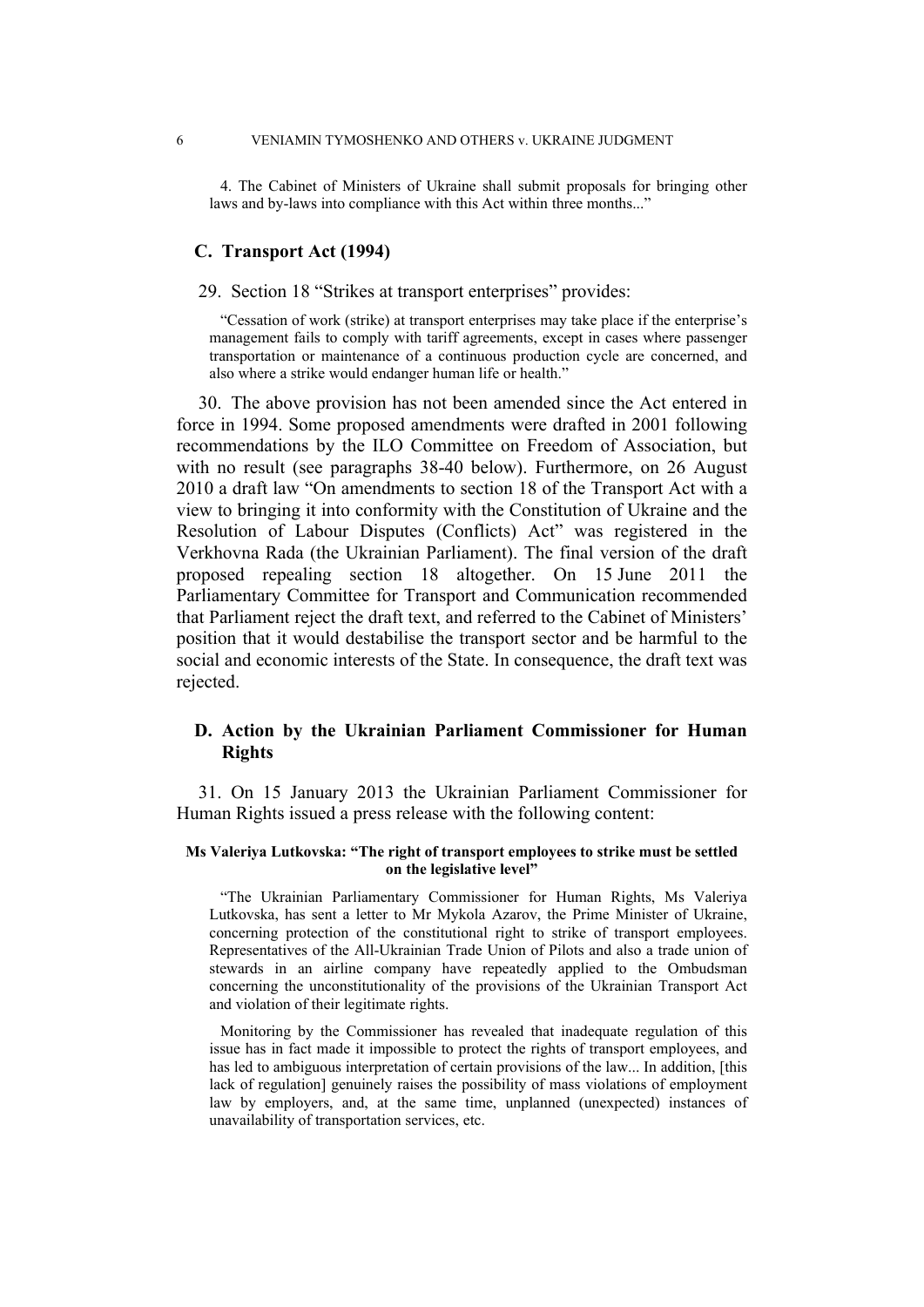The working group created by the Commissioner for Human Rights, with participation by representatives from the Ministry of Social Policy, the Ministry of Infrastructure, the Ministry of Economic Development and the National Service for Mediation and Reconciliation, and delegates from the joint representative bodies of employers and trade unions, drew up the draft Law of Ukraine "On amendments to certain legislative acts of Ukraine concerning guarantees for exercising the constitutional right to strike". It was proposed that section 18 of the Ukrainian Transport Act be worded as follows: "Strikes at transport enterprises shall take place in accordance with the legislation on the resolution of collective labour disputes (conflicts)". The words "[or] national security" were added to section 24 (1) of the Ukrainian Law "On the resolution of collective labour disputes (conflicts)" immediately after the words "human health".

According to the Commissioner for Human Rights Ms Valeriya Lutkovska, the Ministry of Social Policy, the Ministry of Infrastructure, the Ministry of Economic Development, the Secretariat of the Council of National Security and Defence and the trade-union representatives of trade unions agreed to the draft law without observations.

Taking into consideration the importance of resolving this issue on the legislative level, the Ombudsman Ms Valeriya Lutkovska...submitted for the Government's consideration the draft law thus drawn up, for subsequent submission to the Verkhovna Rada. The Prime Minister, Mr Mykola Azarov, instructed the heads of the Ministries of Infrastructure, Social Policy, Economic Development, Finance and Justice to examine the draft of the above-mentioned law and to introduce the agreed proposals to it. The Commissioner for Human Rights hopes that the draft law will soon be submitted for consideration by Parliament."

## III. RELEVANT INTERNATIONAL MATERIALS

## **A. International Covenant on Economic, Social and Cultural Rights (1966)**

## 32. Article 8 § 1 of the Covenant reads as follows:

"1. The States Parties to the present Convention undertake to ensure:

(a) The right of everyone to form trade unions and join the trade union of his choice, subject only to the rules of the organisation concerned, for the promotion and protection of his economic and social interests. No restrictions may be placed on the exercise of this right other than those prescribed by law and which are necessary in a democratic society in the interests of national security or public order or for the protection of the rights and freedoms of others;

(b) The right of trade unions to establish national federations or confederations and the right of the latter to form or join international trade union organisations;

(c) The right of trade unions to function freely subject to no limitations other than those prescribed by law and which are necessary in a democratic society in the interests of national security or public order or for the protection of the rights and freedoms of others;

(d) The right to strike, provided that it is exercised in conformity with the laws of the particular country."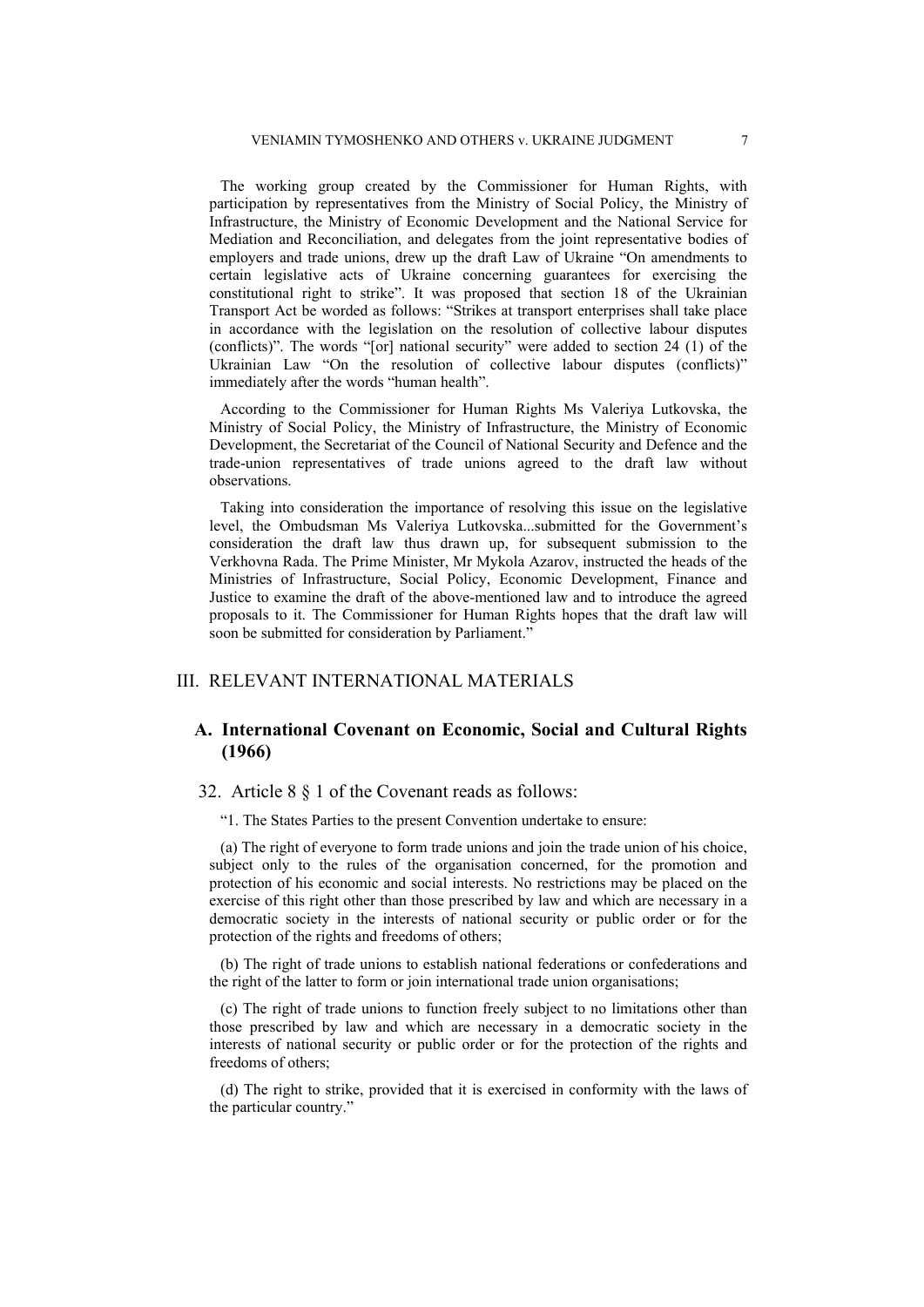#### 8 VENIAMIN TYMOSHENKO AND OTHERS v. UKRAINE JUDGMENT

### **B. ILO principles concerning the right to strike**

33. The pertinent principles of the International Labour Organisation (ILO) are summarised in its publication *"ILO Principles Concerning the Right to Strike"*, first published in the International Labour Review, Vol. 137 (1998), No. 4, with a further edition in 2000. The relevant extracts read as follows:

#### **1. General issues** *The basic principle of the right to strike*

"... Over the years, in line with this principle, the Committee on Freedom of Association has recognized that strike action is a right and not simply a social act, and has also:

1. made it clear it is a right which workers and their organizations (trade unions, federations and confederations) are entitled to enjoy...;

2. reduced the number of categories of workers who may be deprived of this right, as well as the legal restrictions on its exercise, which should not be excessive;

3. linked the exercise of the right to strike to the objective of promoting and defending the economic and social interests of workers...;

4. stated that the legitimate exercise of the right to strike should not entail prejudicial penalties of any sort, which would imply acts of anti-union discrimination.

These views expressed by the Committee on Freedom of Association coincide in substance with those of the Committee of Experts..."

#### **3. Workers who enjoy the right to strike and those who are excluded**

"... the Committee has chosen to recognize a general right to strike, with the sole possible exceptions being those which may be imposed for public servants and workers in essential services in the strict sense of the term. Obviously, the Committee on Freedom of Association also accepts the prohibition of strikes in the event of an acute national emergency (ILO, 1996d, para. 527)..."

#### *Essential services in the strict sense of the term*

"Over time, the supervisory bodies of the ILO have brought greater precision to the concept of essential services in the strict sense of the term (for which strike action may be prohibited). In 1983, the Committee of Experts defined such services as those "the interruption of which would endanger the life, personal safety or health of the whole or part of the population" (ILO, 1983b, para. 214). This definition was adopted by the Committee on Freedom of Association shortly afterwards.

Clearly, what is meant by essential services in the strict sense of the term "depends to a large extent on the particular circumstances prevailing in a country"; likewise, there can be no doubt that "a non-essential service may become essential if a strike lasts beyond a certain time or extends beyond a certain scope, thus endangering the life, personal safety or health of the whole or part of the population" (ILO, 1996d, para. 541). The Committee on Freedom of Association has none the less given its opinion in a general manner on the essential or non-essential nature of a series of specific services.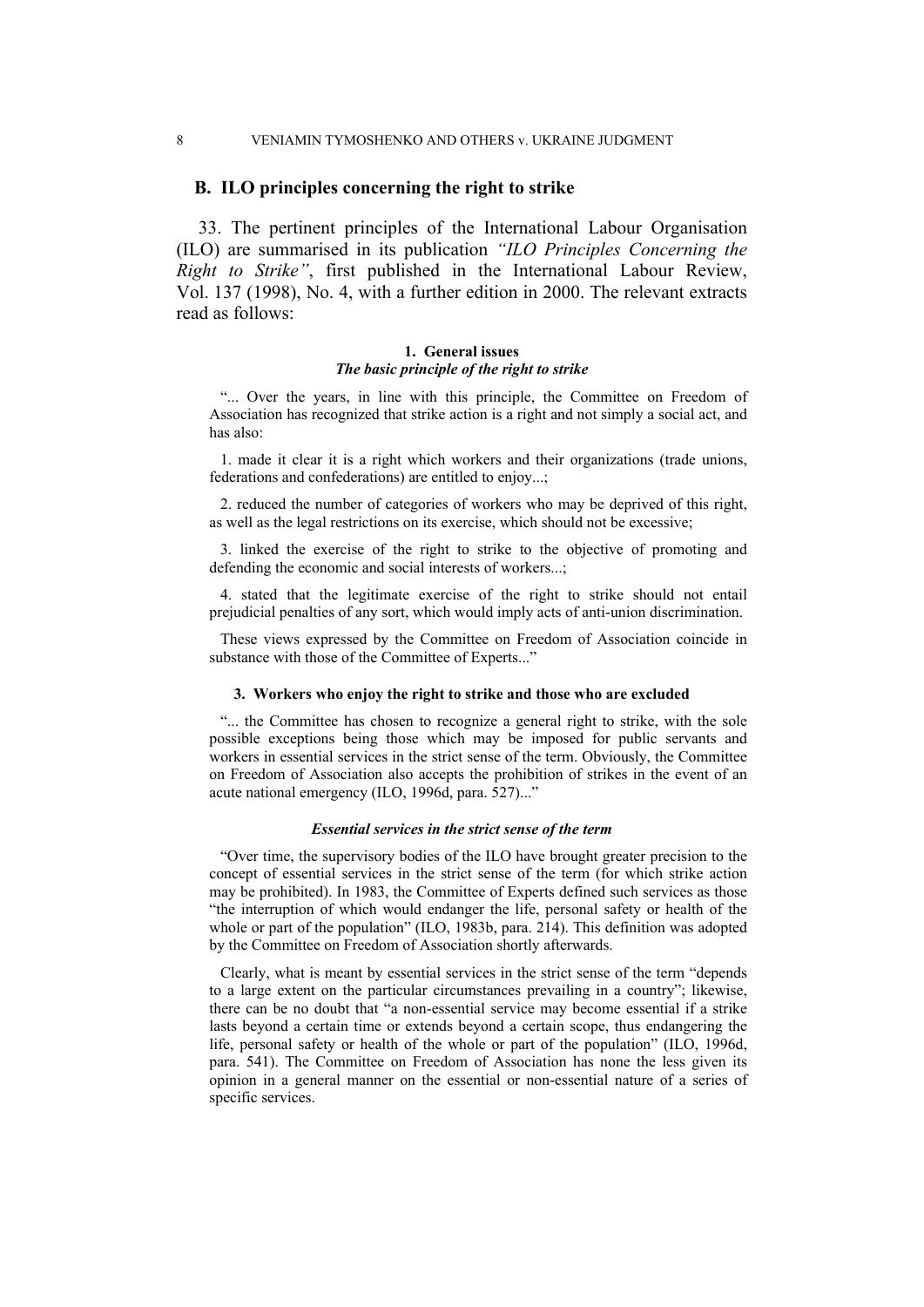Thus, the Committee has considered to be essential services in the strict sense, where the right to strike may be subject to major restrictions or even prohibitions, to be: the hospital sector; electricity services; water supply services; the telephone service; air traffic control (ibid., para. 544).

In contrast, the Committee has considered that, in general the following do not constitute essential services in the strict sense of the term, and therefore the prohibition to strike does not pertain (ibid., para 545):

... transport generally; ... aircraft repairs..

These few examples do not represent an exhaustive list of essential services. The Committee has not mentioned more services because its opinion is dependent on the nature of the specific situations and on the context which it has to examine and because complaints are rarely submitted regarding the prohibition of strikes in essential services..."

#### *Terminological clarification regarding the concept of essential service and minimum service*

"... When the Committee of Experts uses the expression "essential services" it refers only to essential services in the strict sense of the term (i.e. those the interruption of which would endanger the life, personal safety or health of the whole or part of the population), in which restrictions or even a prohibition may be justified, accompanied, however, by compensatory guarantees. Nevertheless, a "minimum service" "would be appropriate in situations in which a substantial restriction or total prohibition of strike action would not appear to be justified and where, without calling into question the right to strike of the large majority of workers, one might consider ensuring that users' basic needs are met and that facilities operate safely or without interruption" (ibid., para. 162) ..."

34. In the General Survey on the fundamental Conventions concerning rights at work in the light of the ILO Declaration on Social Justice for a Fair Globalisation (International Labour Conference, 101<sup>st</sup> session, 2012), the ILO Committee of Experts on the Implementation of Conventions and Recommendations (CEACR) indicated that the air transport should be excluded from "essential services" and that the right to strike of workers employed in that sector should be recognised.

# **C. Relevant case-law of the ILO Committee on Freedom of Association<sup>1</sup>**

## *1. In respect of Ukraine (Case No. 2018)*

35. On 23 February 1999 the Independent Trade Union of Workers of the Illichivsk Maritime Commercial Port lodged a complaint with the ILO Committee on Freedom of Association against the Government of Ukraine, alleging violations of trade union rights, including the right to strike. The

<sup>1.</sup> Set up by the ILO in 1951 for the purpose of examining complaints about violations of freedom of association, which may be brought against a member State by employers' and workers' organisations.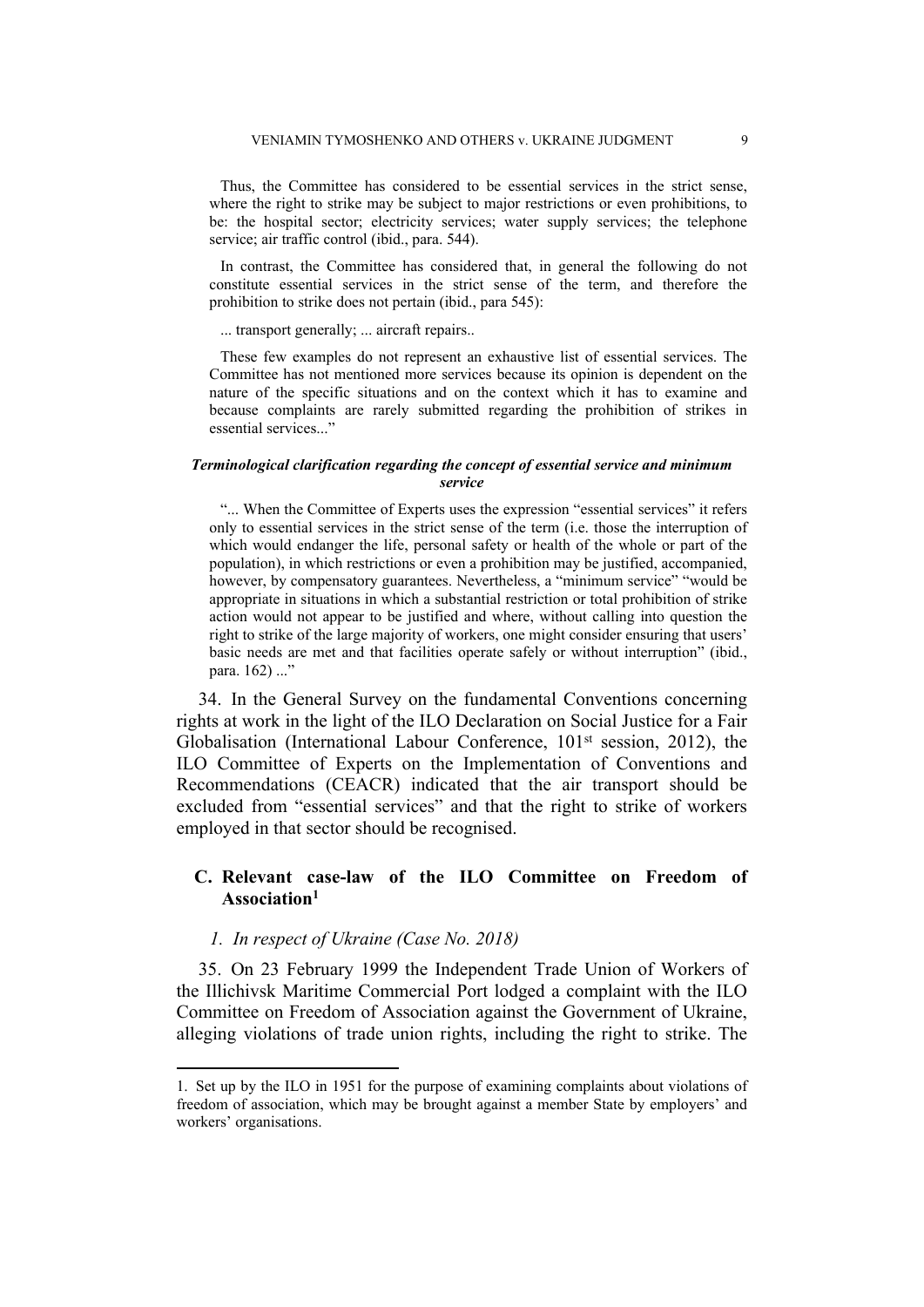Government's reply was that, under the Transport Act, strikes were prohibited in continuously operating transport enterprises.

36. In its Report No. 318 of November 1999 (Report in which the committee requests to be informed of development), the Committee stated:

"514. In cases concerning violations of the right to strike, the Committee has always recognized the right to strike of workers and their organizations as a legitimate means of defending their economic and social interests. It has also considered that the conditions that have to be fulfilled under the law in order to render a strike lawful should be reasonable and in any event not such as to place a substantial limitation on the means of action open to trade union organizations. ... The Committee has also emphasized that while the right to strike may be restricted or prohibited in essential services in the strict sense of the term, that is, services the interruption of which would endanger the life, personal safety or health of the whole or part of the population, provided that the workers are given appropriate guarantees, port activities generally do not constitute essential services in the strict sense of the term, although they are an important public service in which a minimum service could be required in case of a strike. ... The Committee, therefore, requests the Government to amend section 18 of the Transport Act to ensure that it cannot be construed as prohibiting strikes in ports.

516. In the light of its foregoing conclusions, the Committee invites the Governing Body to approve the following recommendations:

(d) As regards the court rulings that the strike planned for 7 September 1998 was illegal, the Committee, emphasizing that the ports do not constitute essential services in which strikes might be prohibited, although they are important public services in which a minimum service might be required in the event of a strike, requests the Government to amend section 18 of the Transport Act in order to ensure that it cannot be construed as allowing the prohibition of strikes in ports."

37. Subsequently, the Committee issued several reports on the effect given to its recommendations.

38. In particular, in November 2001 it issued Report No. 323, in which it referred to the Government's communication of August 2001 stating that the Ministry of Transport was preparing a new transport bill, which would include the following provisions:

"Voluntary cessation of work (strike) in transport undertakings may be initiated in accordance with the procedure established under relevant legislation. Except in cases where such cessation of work would endanger the life and health of individuals or pose an environmental threat, hinder the prevention of natural disasters, accidents or major incidents, epidemic or epizootic outbreaks, or impede efforts to deal with the consequences of such events."

39. The Committee "note[d] with interest" the draft amendment in respect of section 18 of the Transport Act concerning strike action and requested the Government to keep it informed of the progress made in this respect.

...

...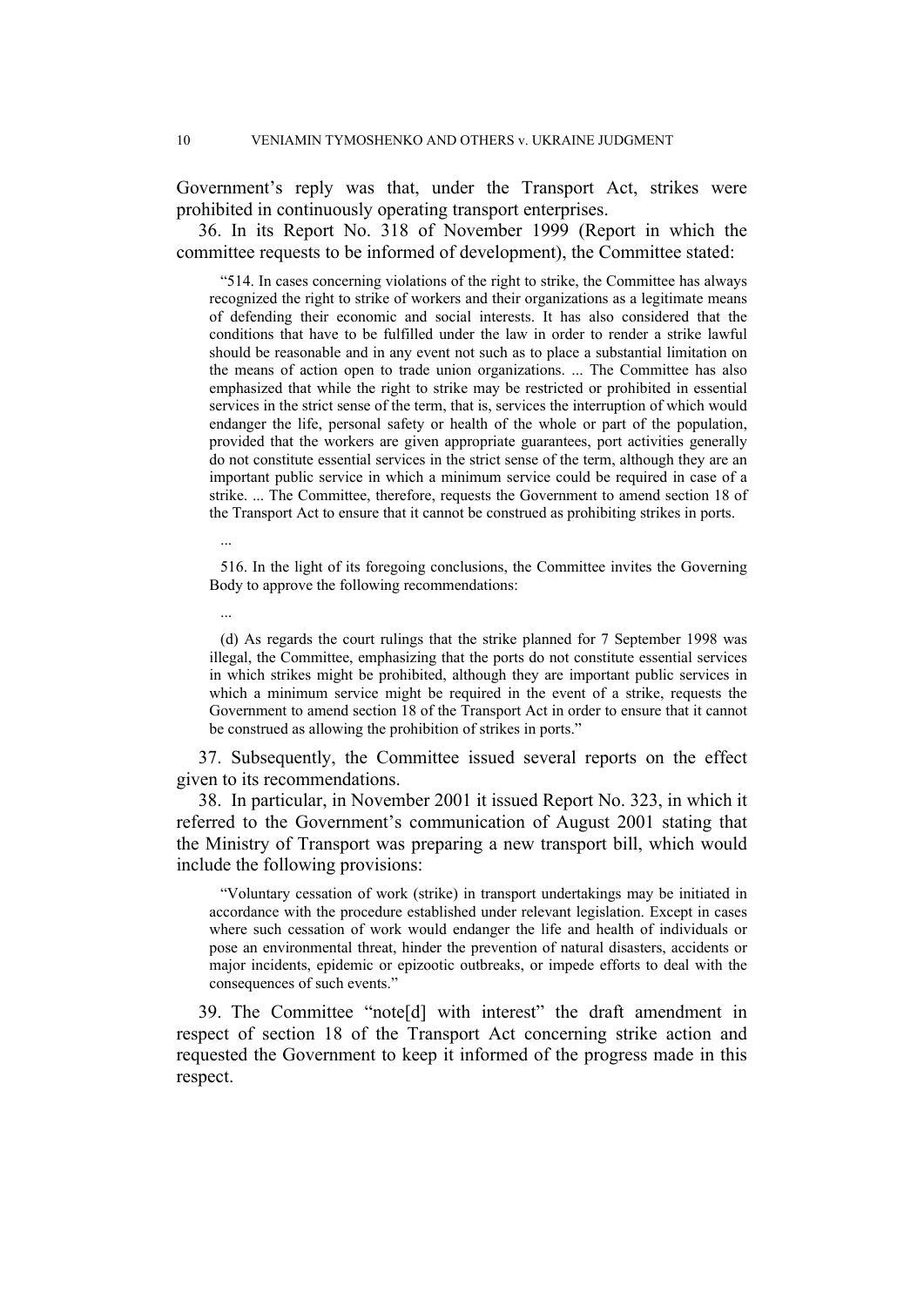40. The examination of the case by the Committee was, however, completed without any such progress being reported (see also paragraph 30 above concerning further drafting efforts).

## *2. In respect of other States*

41. The ILO Committee on Freedom of Association has published its conclusions in a number of other transport cases in which it was found that restrictions on the right to strike are not in conformity with the ILO standards.

42. In particular, the relevant extracts from its 362nd Report (312th Session, Geneva, November 2011) read as follows:

- Case No 2841 (France): Report in which the Committee requests to be kept informed of developments:

"1041. The Committee recalls that, in the airport sector, only air traffic control can be regarded as an essential service justifying restrictions on the right to strike. Neither the distribution of fuel to ensure that flights continue to operate, nor transport per se, can be therefore considered essential services in the strictest sense of the term. Moreover, economic consideration should not be invoked as a justification for restrictions on the right to strike. However, the Committee has, in the past, had cause to consider that when a service that is not essential in the strict sense of the term but is part of a very important sector in the country – as could be said of passenger and goods transport – is brought to a standstill, measures to guarantee a minimum service may be justified. Such a service could also be a potential alternative solution in situations in which a substantial restriction or total prohibition of strike action would not appear to be justified and where, without calling into question the right to strike of the large majority of workers, one might consider ensuring that users' basic needs are met or facilities operate safely or without interruption."

- Case No 2838 (Greece): Report in which the Committee requests to be kept informed of developments:

"1076. ...the transportation of passengers and commercial goods is not an essential service in the strict sense of the term; however, this is a public service of primary importance where the requirement of a minimum service in the event of a strike can be justified... In general, the determination of minimum services and the minimum number of workers providing them should involve not only the public authorities, but also the relevant employers' and workers' organizations. This not only allows a careful exchange of viewpoints on what in a given situation can be considered to be the minimum services that are strictly necessary, but also contributes to guaranteeing that the scope of the minimum service does not result in the strike becoming ineffective in practice because of its limited impact, and to dissipating possible impressions in the trade union organizations that a strike has come to nothing because of over-generous and unilaterally fixed minimum services."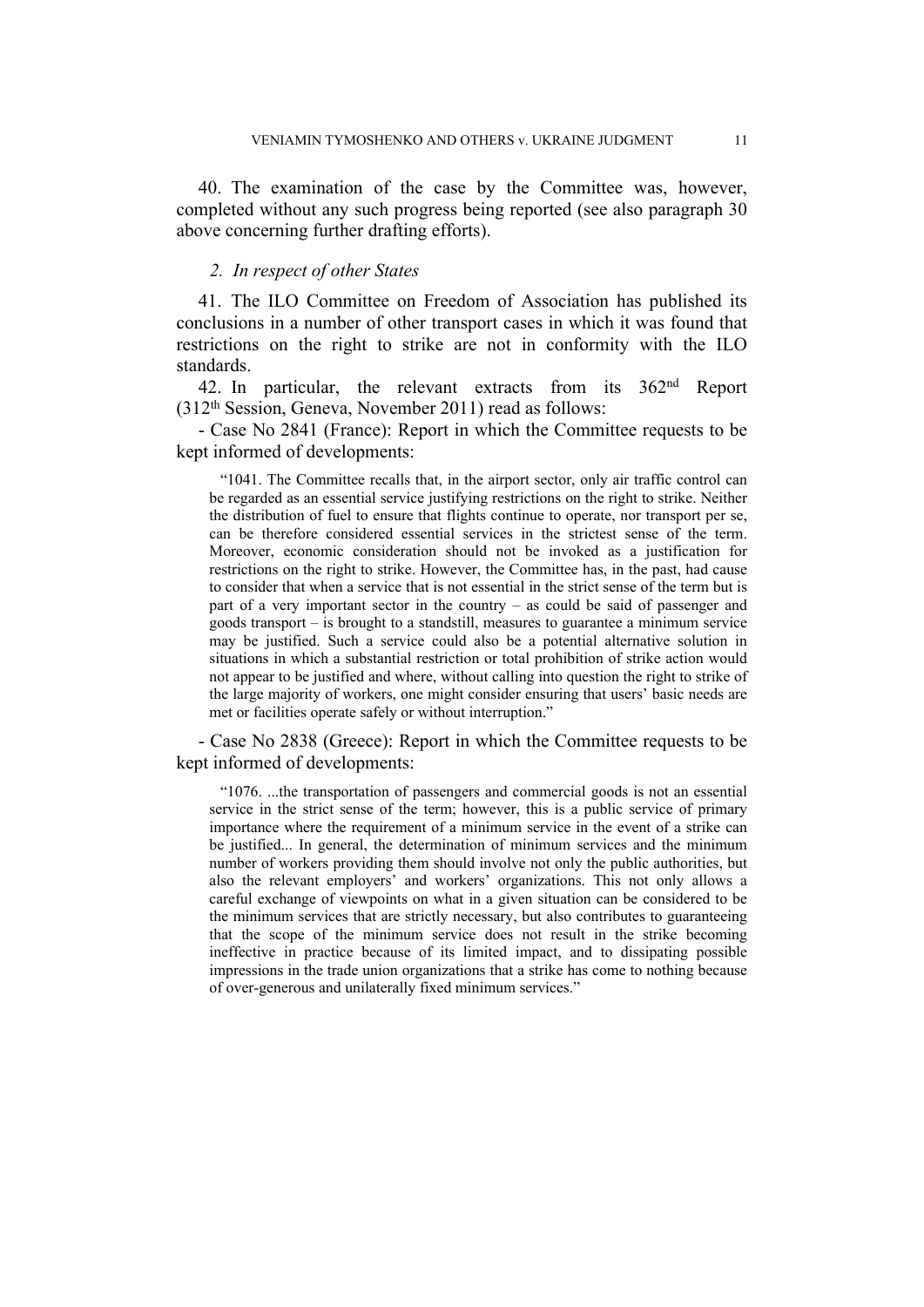# **D. European Social Charter (revised), ratified by Ukraine on 21 December 2006**

### 43. The relevant provisions read as follows:

#### **"Article 6 – The right to bargain collectively**

With a view to ensuring the effective exercise of the right to bargain collectively, the Contracting Parties undertake:

1. to promote joint consultation between workers and employers;

2. to promote, where necessary and appropriate, machinery for voluntary negotiations between employers or employers' organisations and workers' organisations, with a view to the regulation of terms and conditions of employment by means of collective agreements;

3. to promote the establishment and use of appropriate machinery for conciliation and voluntary arbitration for the settlement of labour disputes;

#### and recognise:

4. the right of workers and employers to collective action in cases of conflicts of interest, including the right to strike, subject to obligations that might arise out of collective agreements previously entered into.

## **Article G<sup>1</sup> – Restrictions**

The rights and principles set forth in Part I when effectively realised, and their effective exercise as provided for in Part II, shall not be subject to any restrictions or limitations not specified in those parts, except such as are prescribed by law and are necessary in a democratic society for the protection of the rights and freedoms of others or for the protection of public interest, national security, public health, or morals.

The restrictions permitted under this Charter to the rights and obligations set forth herein shall not be applied for any purpose other than that for which they have been prescribed.

#### **Appendix to the Social Charter Article 6, paragraph 4**

It is understood that each Contracting Party may, insofar as it is concerned, regulate the exercise of the right to strike by law, provided that any further restriction that this might place on the right can be justified under the terms of Article  $G<sup>1</sup>$ ."

### **E. Relevant case law of the European Committee of Social Rights**

# *1. General principles of interpretation of Article 6 § 4 of the European Social Charter*

44. In its Digest of the case-law of the European Committee of Social Rights of 1 September 2008, the Committee (whose function is to rule on

<sup>1.</sup> Rectified on 13 November 2014: the previous version read "Article 31".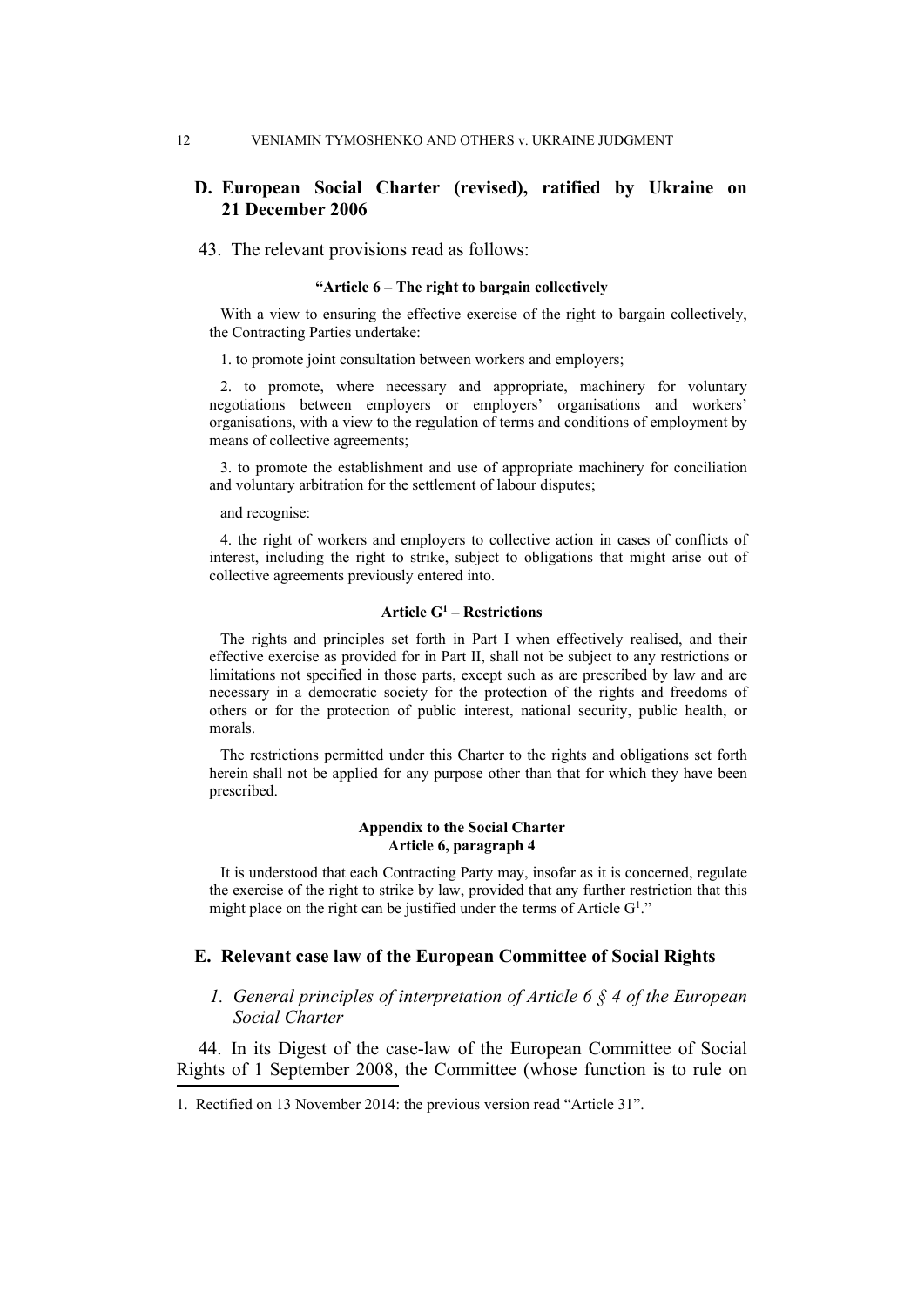the conformity of the situation in signatory States with the European Social Charter) stated as follows in the Section "Interpretation of the different provisions" (the quotation below is provided without the footnotes, which contain references to specific cases):

### **"3. Specific restrictions to the right to strike**

The rights and principles set forth in Part I when effectively realised, and their effective exercise as provided for in Part II, shall not be subject to any restrictions or limitations not specified in those parts, except such as are prescribed by law and are necessary in a democratic society for the protection of the rights and freedoms of others or for the protection of public interest, national security, public health, or morals.

#### **i. Restrictions related to essential services/sectors**

Prohibiting strikes in sectors which are essential to the community is deemed to serve a legitimate purpose since strikes in these sectors could pose a threat to public interest, national security and/or public health. However, simply banning strikes even in essential sectors – particularly when they are extensively defined, i.e. "energy" or "health" – is not deemed proportionate to the specific requirements of each sector. At most, the introduction of a minimum service requirement in these sectors might be considered in conformity with Article 6  $\S$  4. ..."

#### *2. Conclusions as regards collective action in Ukraine*

45. On 22 October 2010 the Committee issued its conclusions (2010/def/UKR) on the situation in Ukraine as regards collective action. The relevant extracts read as follows:

## **Article 6 - Right to bargain collectively** *Paragraph 4 - Collective action*

"The Committee takes note of the information contained in the report submitted by Ukraine.

Article 44 of the Constitution guarantees workers the right to strike to protect their economic and social interests.

In addition Section 27 of the Law on Trade Unions guarantees the right of trade unions to, inter alia, organise and stage strikes in order to protect workers labour and socioeconomic rights. The Law on the Procedure of settlement of collective disputes contains provisions on the right to strike, including the procedure to be followed prior to exercising the right to strike, etc...

#### **Specific restrictions to the right to strike**

Under Article 6  $\S$  4 the right to strike may be restricted provided that any restriction satisfies the conditions laid down in Article  $G<sup>1</sup>$  which provides that restrictions on the rights guaranteed by the Charter that are prescribed by law, serve a legitimate purpose and are necessary in a democratic society for the protection of the rights and freedoms

<sup>1.</sup> Rectified on 13 November 2014: the previous version read "Article 31".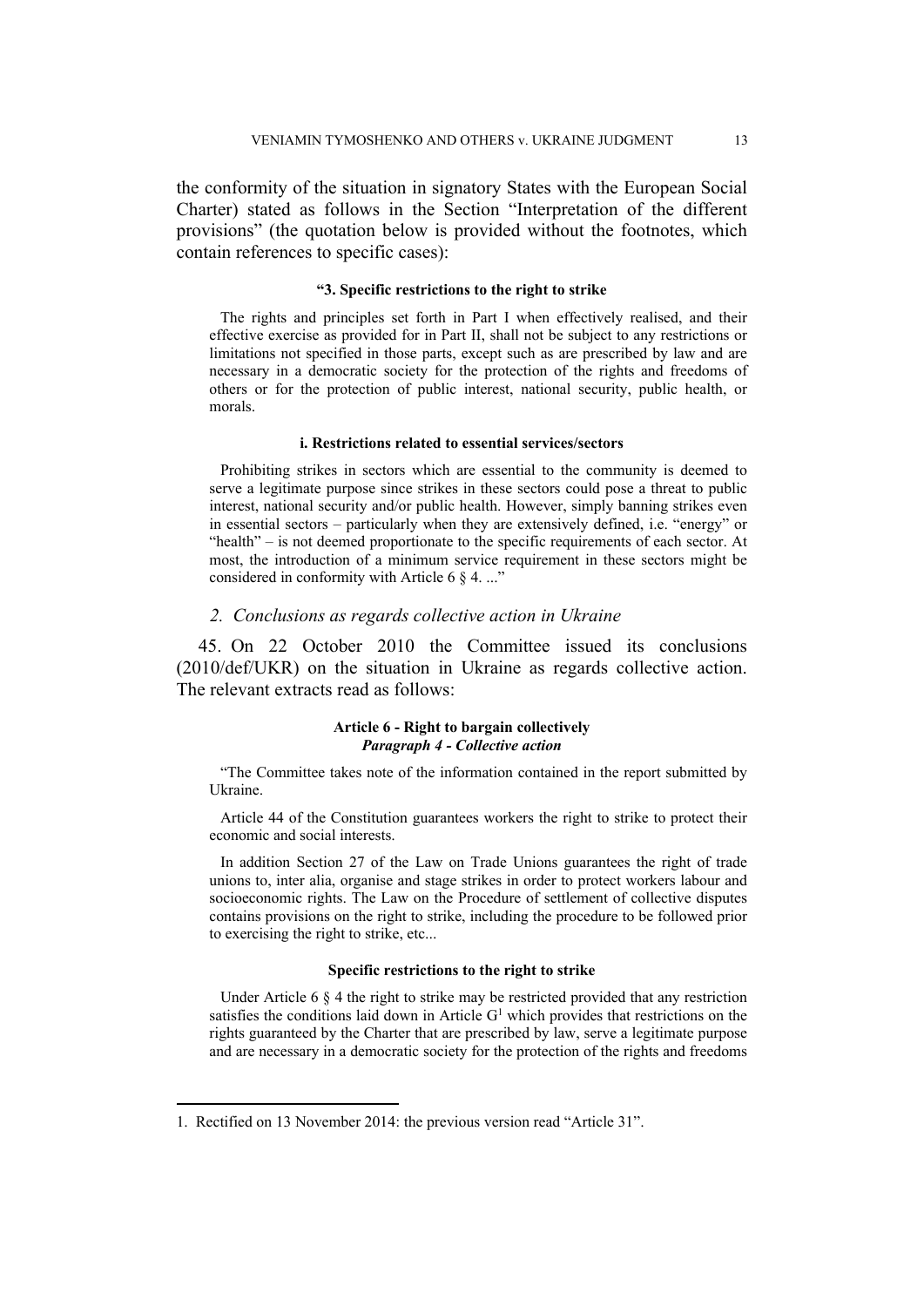#### 14 VENIAMIN TYMOSHENKO AND OTHERS v. UKRAINE JUDGMENT

of others or for the protection of public interest, national security, public health or morals.

#### **Restrictions related to essential service/sectors**

The Committee notes that there are restrictions on the right to strike for workers in the emergency and rescue services, workers at nuclear facilities, workers in underground undertakings as well as workers at electric power engineering enterprises. The Committee recalls that restricting strikes in sectors which are essential to the community is deemed to serve a legitimate purpose since strikes in these sectors could pose a threat to public interest, national security and/or public health. However, simply banning strikes even in essential sectors – particularly when they are extensively defined, is not deemed proportionate to the specific requirements of each sector, but providing for the conformity with Article 6 § 4.

Therefore the Committee asks for further information on the extent of the restrictions on the right to strike in these sectors, in particular as regards "underground undertakings".

In addition the Committee notes that according to the report strikes in the transport sector may be prohibited, *inter alia*, if the transportation of passengers is affected. The Committee seeks confirmation that this interpretation is correct, in this respect it refers above to its case law mentioned above..."

## *3. Other case-law as regards restrictions to the right to strike in the transport and aviation sector*

46. The relevant extract of Resolution CM/ResChS(2012)4 on collective complaint No. 32/2005 against Bulgaria reads as follows:

"[The Committee finds] that it has not been established that the restriction of the right to strike imposed by Section 51 of the [Railway Transport Act] pursues a legitimate purpose in the meaning of Article  $G<sup>1</sup>$ . The alleged and not further specified consequences for the economy do not qualify as a legitimate aim in this respect. In the absence of a legitimate purpose, the restriction to the right to strike according to Section 51 of the [Railway Transport Act] may not be considered as being necessary in a democratic society within the meaning of Article G<sup>1</sup>."

47. The relevant section of the conclusions of 22 October 2010 in respect of Lithuania reads as follows:

#### **"Restrictions related to essential services/sectors**

The Labour Code provides an obligation to provide minimum services to meet the immediate needs of the community in the event of strikes in undertakings and sectors covered by Article 77.4 of the Labour Code. Such minimum services are determined either by the Government after consultation with the Tripartite Council or by the relevant municipal executive after consultations with the parties to the collective dispute. The undertakings and sectors concerned are the railways and public transport, civil aviation, communications and energy enterprises, health care and pharmaceutical institutions, food, water, sewage and waste disposal enterprises, oil refineries, enterprises with a continuous production cycle and other enterprises where work stoppages would result in grave and hazardous consequences for the community or human life and health."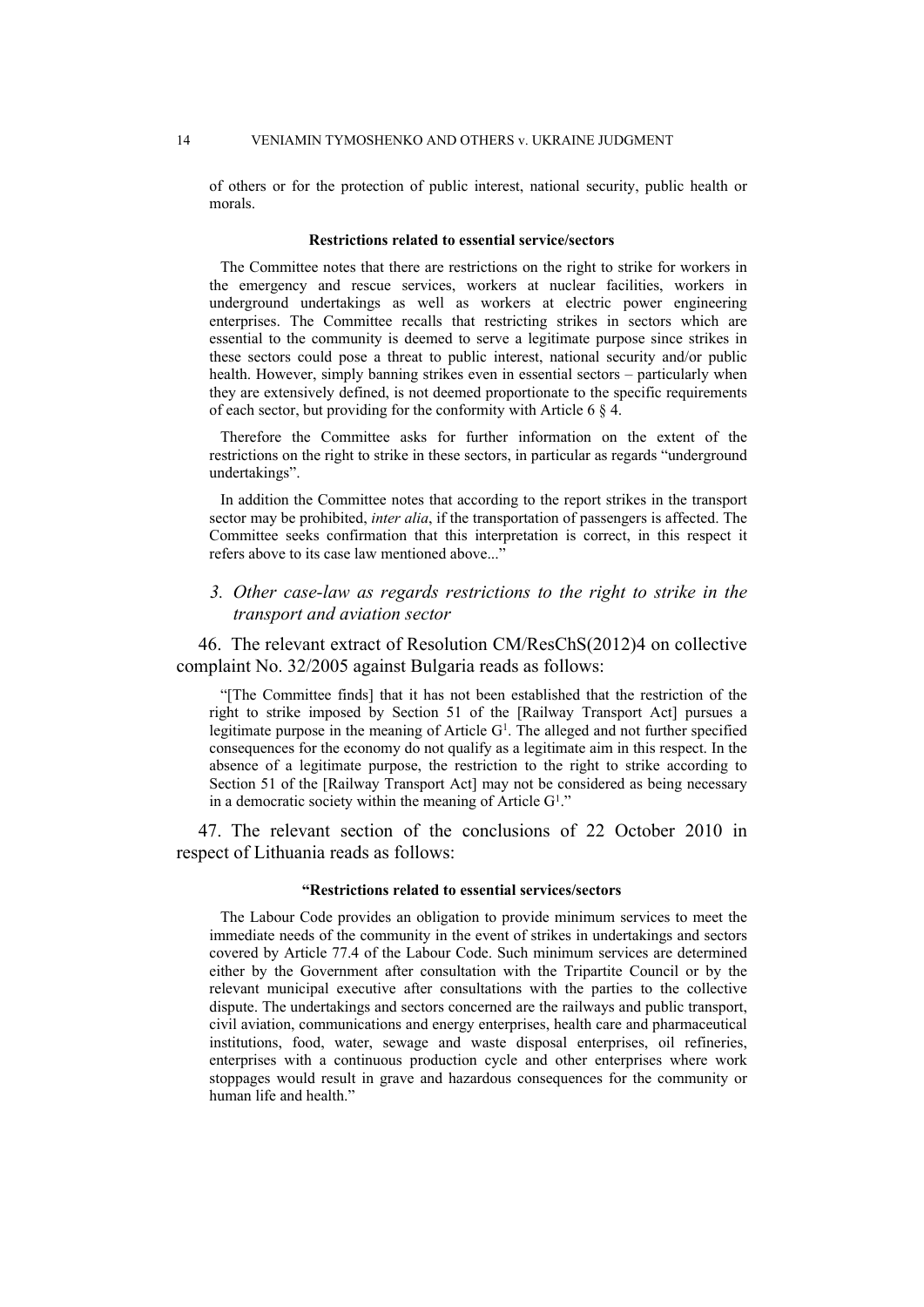48. The relevant part of the conclusions of 30 June 2006 in respect of Slovenia reads as follows:

"The report ... points out that as regards the sectors of the police force, the defence forces, aviation, customs and railway transport, as well as other activities where a minimum level of the working process is required to be carried out, there have practically been no relevant strikes in recent years since disputes are resolved by negotiations following the prior announcement of a strike."

# **F. PACE Resolution 1442 (2005) "The right to strike in essential services: economic implications", adopted on 6 June 2005**

#### 49. The relevant extracts read as follows (emphasis added):

"1. As Europe undergoes rapid political, economic, social and cultural integration – within the European Union and in the wider Council of Europe area – the vulnerability of each country to disruptions in others is becoming increasingly pronounced. This holds also for strike actions in essential services, whether in public or private ownership, such as in the transport sector (especially air transport), or in public health, at a time of intensified international contacts and labour mobility. The wide differences in national legislation and practices between European countries are, against this background, increasingly at variance with the overall state of European integration and prejudicial to it.

2. Of further concern is the lack of balance in many countries between, on the one hand, the right to strike, including in essential services, as enshrined in various treaties from the Council of Europe's revised European Social Charter (ETS No. 163) to the European Union's Charter of Fundamental Rights, and, on the other hand, the fundamental right of citizens to pursue their lives unhindered, preserve their health and well-being, and the right of society to function and to maintain its overall ability to function as well as protect the health and welfare of its citizens. In certain European countries, this balance is seriously tilted against citizens and society.

3. The Parliamentary Assembly, against this background, calls on the governments of the member states of the Council of Europe:

- to carry out studies on the cost of strikes in essential public services to the national economy, companies and citizens, both directly in the form of lost output and indirectly such as through impaired social relations and harm done to a country's international reputation, and to collate and compare the results at the level of the Council of Europe;

*- to intensify research and the exchange of information on laws and regulations in force in different Council of Europe member states as regards the right to strike in essential services or limitations thereto;*

*- to harmonise as far as possible national legislation governing strikes in essential services so that citizens throughout the Council of Europe area can be protected adequately and in a homogeneous manner;*

*- to make the fullest possible use toward this end of the provisions of the revised European Social Charter governing the right to strike and the protection of other social rights of citizens, including in the Charter's enforcement mechanism;*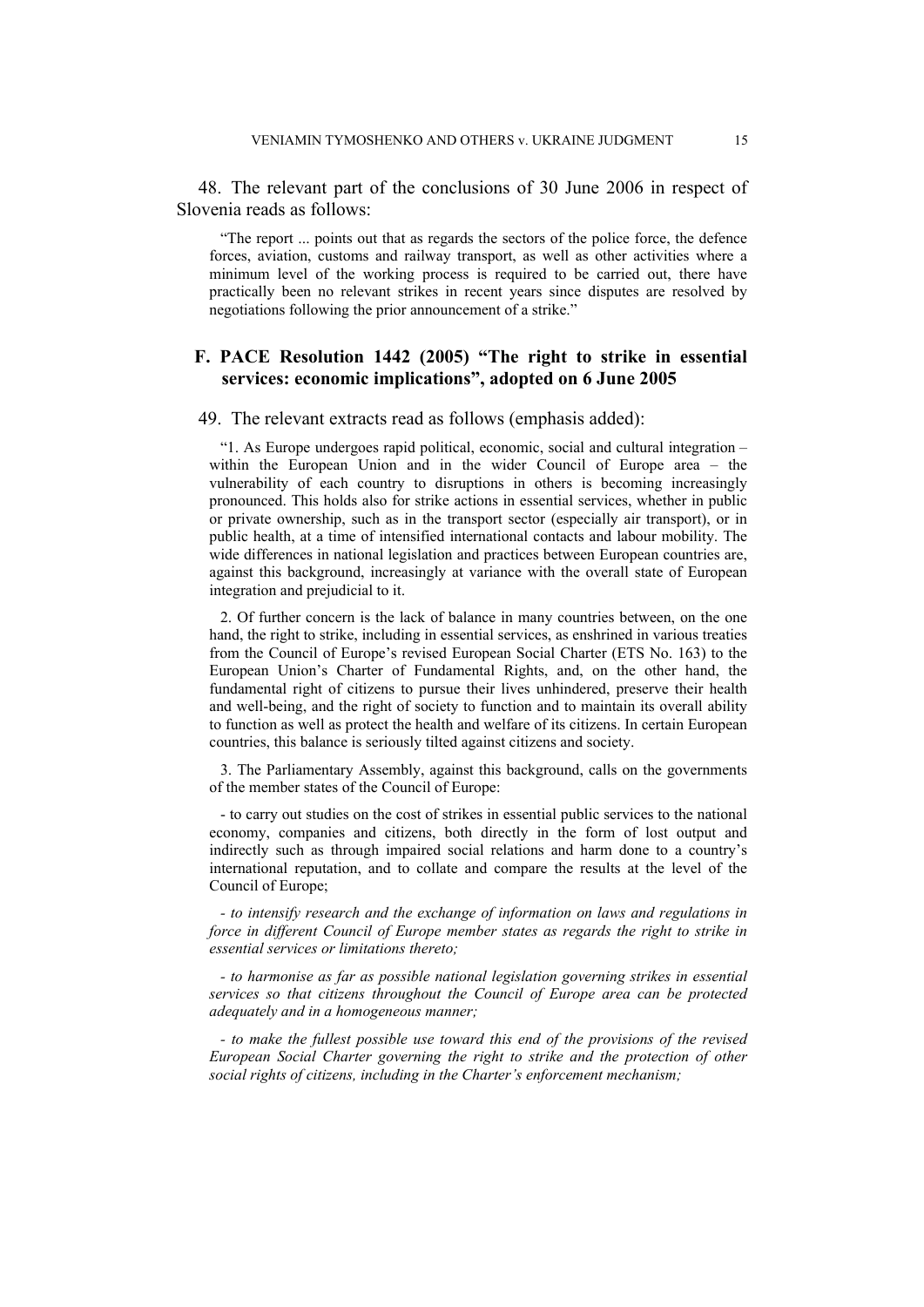*- to encourage similar efforts within the more limited membership of the European Union, via EU legislation capable of subsequently being applied, with the necessary adaptations, in the Council of Europe area as a whole."*

# THE LAW

## I. ALLEGED VIOLATION OF ARTICLE 11 OF THE CONVENTION

50. The applicants complained about the authorities' unconditional ban on their strike on the sole ground that they were employed by a passenger carrier. They relied on Article 11 of the Convention, which provides:

"1. Everyone has the right to freedom of peaceful assembly and to freedom of association with others, including the right to form and to join trade unions for the protection of his interests.

2. No restrictions shall be placed on the exercise of these rights other than such as are prescribed by law and are necessary in a democratic society in the interests of national security or public safety, for the prevention of disorder or crime, for the protection of health or morals or for the protection of the rights and freedoms of others. This Article shall not prevent the imposition of lawful restrictions on the exercise of these rights by members of the armed forces, of the police or of the administration of the State.'

#### **A. Admissibility**

## *1. Victim status of Mr Pushnyak*

51. The Government noted that Mr Pushnyak was not a member of the strike committee against which the AeroSvit management had initiated proceedings seeking a ban on the planned strike. They further submitted that there were no materials in the case file confirming his membership of the trade union.

52. The Government went on to conclude that Mr Pushnyak could not be regarded as a victim of the alleged violation and that the application, in so far as it concerned him, should be declared inadmissible on that ground.

53. The applicants contested the Government's argument. They submitted that all of them, including Mr Pushnyak, had been employed by AeroSvit as aircraft cabin crew members. Furthermore, they were all members of the trade union. Moreover, they emphasised that Mr Pushnyak, along with the other applicants, had taken part in person in the employees' general meeting of 9 September 2011 at which the strike had been announced (see paragraph 12 above).

54. The Court reiterates that the word "victim" in the context of Article 34 of the Convention denotes the person directly affected by the act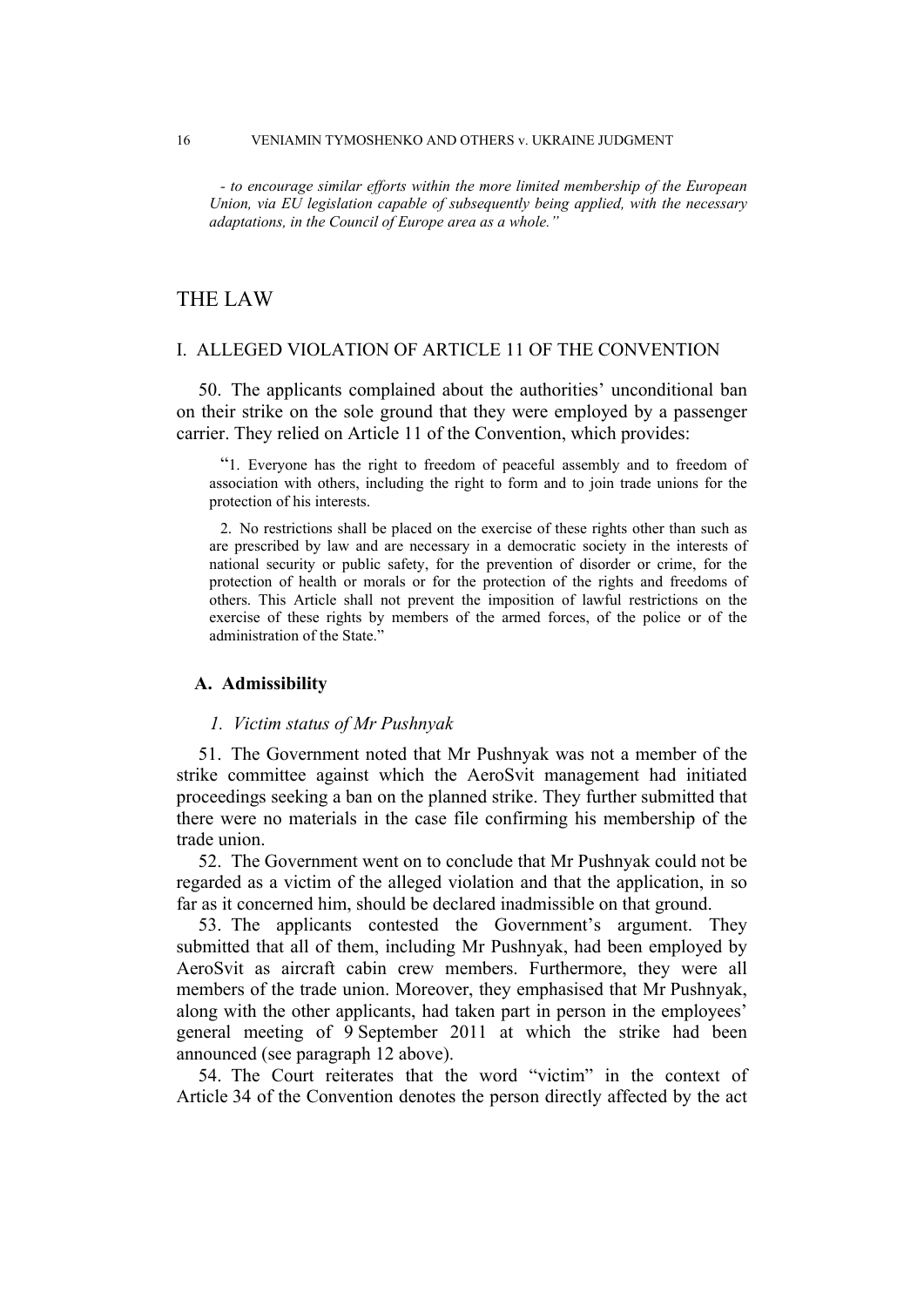or omission in issue (see *Lüdi v. Switzerland*, 15 June 1992, § 34, Series A no. 238).

55. In the present case, as rightly pointed out by the Government, the second set of the domestic proceedings were initiated only against the strike committee – that is, against six persons, and Mr Pushnyak was not one of their number.

56. At the same time it remains undisputed that the crux of the claim in those proceedings was the legitimacy of the strike planned by 150 employees of AeroSvit, including the applicants. Furthermore, it is established that all of the applicants were members of the company's trade union (see paragraph 7 above).

57. Accordingly, the Court considers that the respective judicial decisions directly affected all of the applicants in their right to strike.

58. The Court does not lose sight of its case-law that a person cannot complain of a violation of his or her rights in proceedings to which he or she was not a party, even if he or she was a shareholder and/or director of a company which was party to the proceedings (see *Centro Europa 7 S.r.l. and Di Stefano v. Italy* [GC], no. 38433/09, §§ 92 and 93, ECHR 2012).

59. However, given the nature of the right at stake here and the particularities of the strike committee's status and functions, it would be inappropriate to draw any parallels between the situation at hand and property-related disputes involving corporate entities, in the context of which the above principle was established (in addition to the case of *Centro Europa 7 S.r.l. and Di Stefano*, cited above, see, for other examples, *Agrotexim and Others v. Greece*, 24 October 1995, § 66, Series A no. 330-A, and *Camberrow MM5 AD v. Bulgaria* (dec.), no. 50357/99, 1 April 2004).

60. The Court therefore dismisses this objection by the Government.

## *2. Victim status of all the applicants*

61. The Government further drew the Court's attention to the fact that the Boryspil Court had banned the strike in its injunction of 29 September 2011, whereas the strike had been scheduled to start on 28 September 2011. Accordingly, they argued that nothing had prevented the applicants from striking on 28 September 2011.

62. The applicants underlined that the strike had not been planned as a one-day event, and that it had been intended to continue striking until the employees' demands had been met in full. They submitted that the strike had not been launched on 28 September 2011, as foreseen, for the simple reason that the Darnytskyy Court had been due to examine the case on the morning of that very day. Accordingly, it was decided to postpone the beginning of the strike pending the court's decision, which the employees expected to be in their favour.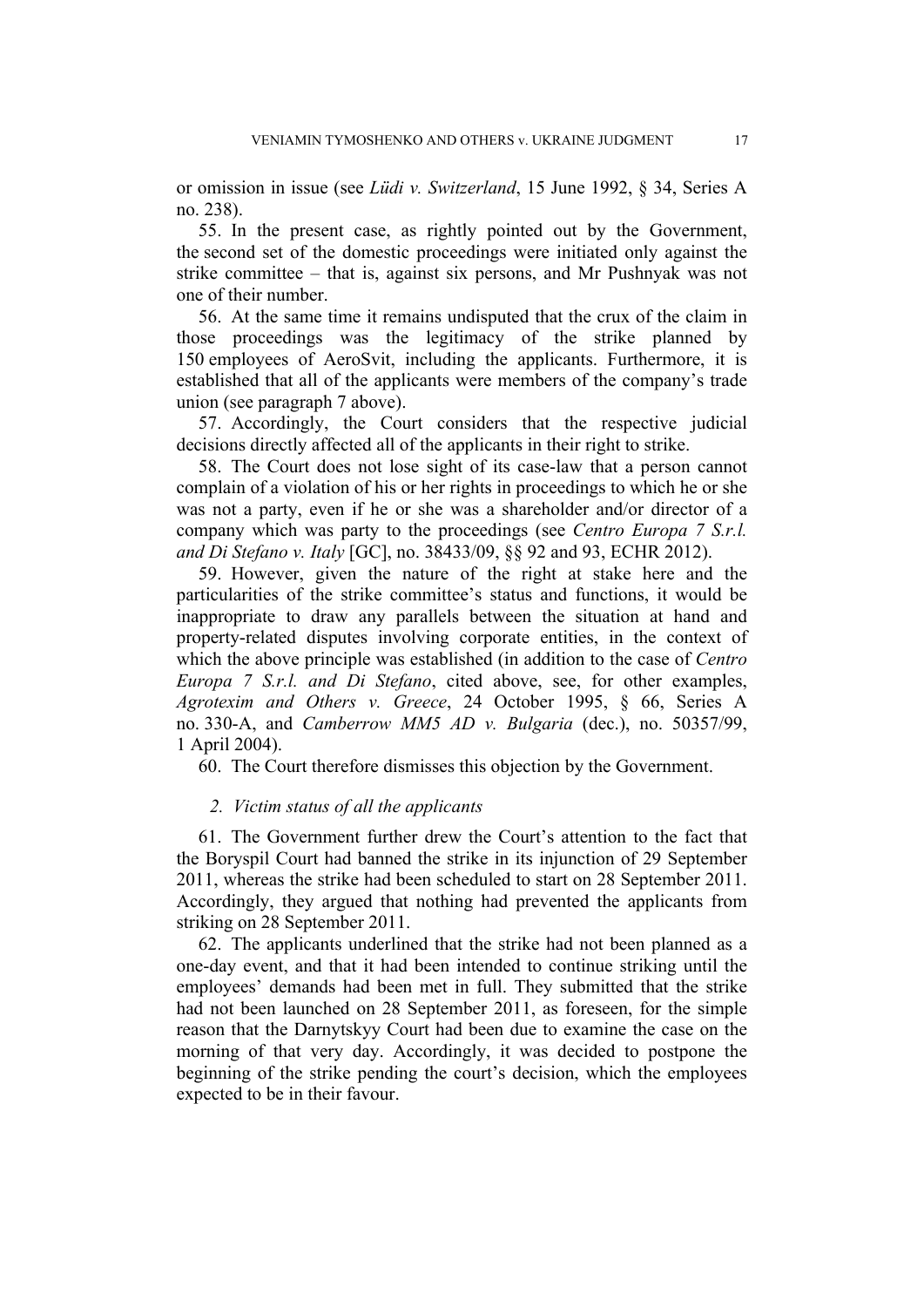63. The Court observes that the strike was indeed scheduled to start on 28 September 2011 and that it was banned a day later. The employees thus had one day to strike. It should be borne in mind, however, that the aim of the strike action was to resolve the collective labour dispute, and that the duration of the strike depended on when that would occur.

64. Having regard to the judicial action taken by the company's management and the fact that the hearing was scheduled for the day on which the strike was due to start, it was quite reasonable for the employees to postpone launching the strike until the court had examined the case. Were the court to ban the strike, it would have lasted for a only few hours by that point and would hardly have brought the strikers closer to their aims; equally, had the court not imposed the ban, the employees would have had been able to commence the strike with only an insignificant delay compared to their initial plan.

65. In these circumstances the Government's arguments cannot be accepted. The Court therefore dismisses this objection by the Government.

#### *3. Otherwise as to the admissibility*

66. The Court further notes that the application is not manifestly illfounded within the meaning of Article 35 § 3 (a) of the Convention. It further notes that it is not inadmissible on any other grounds. It must therefore be declared admissible.

## **B. Merits**

#### *1. Submissions of the parties*

## **(a) The applicants**

67. The applicants argued that the strike ban had neither had an adequate legal basis nor pursued any legitimate aim.

68. They submitted that it had been based on obsolete provisions of the Transport Act providing for an unconditional ban on striking for employees of passenger carriers, which ran counter to the Constitution and to the Labour Disputes Act.

69. The applicants noted that the strike had been organised in compliance with the procedure laid down in the Resolution of Labour Disputes Act, that the strike committee had notified all relevant authorities and organisations about it, and that the employees had intended to continue to provide certain minimal services even during the strike. The applicants therefore insisted that the strike would not have endangered the life or health of passengers and that the only danger it presented was loss of profit to the airline.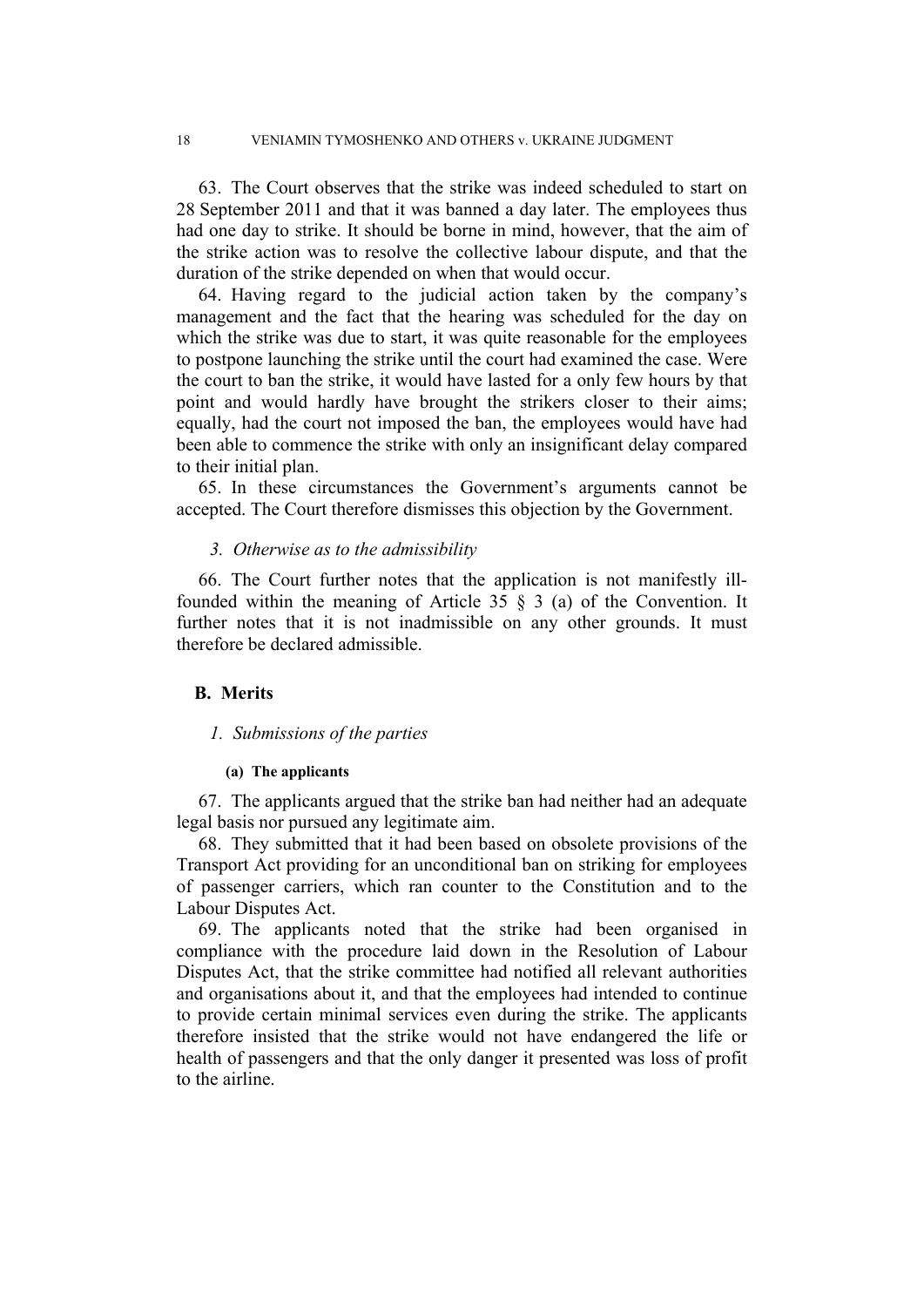70. They referred in this connection to the pertinent ILO principles recognising a general right to strike, with the sole possible exceptions being in the event of an acute national emergency and those which could be imposed for public servants and workers in essential services in the strict sense of the term.

#### **(b) The Government**

71. The Government admitted that the ban on the AeroSvit employees' strike constituted an interference with the applicants' rights under Article 11 of the Convention.

72. They submitted, however, that that interference had been based on the provisions of the Constitution, the Transport Act and the Resolution of Labour Disputes Act, which were formulated, in their view, with sufficient precision and clarity. They argued that it had been lawful on that ground.

73. Lastly, the Government contended with reference to the domestic courts' findings that, had the strike been held, this would have endangered the life or health of the passengers whose flights were to be cancelled. That being the case, they maintained that the interference complained of had pursued a legitimate aim and had been necessary in a democratic society.

#### **(c) The European Trade Union Confederation (ETUC)**

74. The ETUC emphasised that the right to strike is essential for the functioning of trade unionism in free societies.

75. It gave a comprehensive review of the international legal instruments enshrining explicitly or implicitly that right, and invited the Court to interpret the right to freedom of association under Article 11 of the Convention accordingly.

76. Lastly, the ETUC noted that, according to the longstanding and wellestablished jurisprudence of the ILO supervisory bodies, the transport sector in general and civil aviation or aircraft-related services in particular are considered to be outside the scope of essential services, which would warrant a limited approach in justifying certain restrictions on the right to strike.

## *2. The Court's assessment*

77. The Court considers, and this was the common ground between the parties, that the ban on the proposed strike action constituted an interference with the applicants' right to freedom of association under Article 11 of the Convention.

78. Having regard to its case-law illustrating that strike action is clearly protected by Article 11 (see National Union of Rail, Maritime and Transport Workers v. the United Kingdom, no. 31045/10, § 84, 8 April 2014, with further references), the Court sees no reasons for holding otherwise.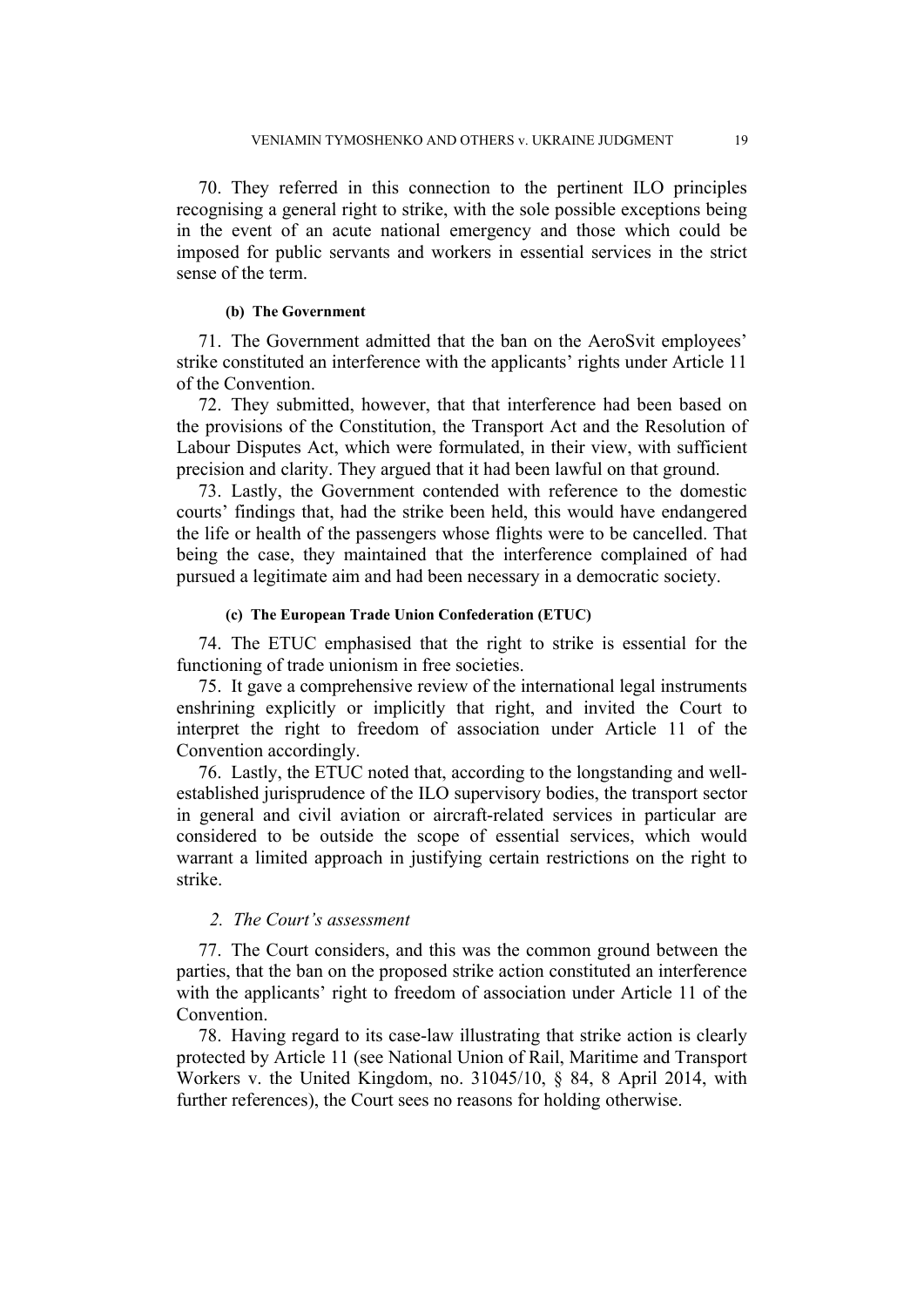79. The Court further notes that such interference will constitute a breach of Article 11 of the Convention unless it was "prescribed by law", pursued one or more legitimate aims and was "necessary in a democratic society" for the achievement of those aims.

80. The Court reiterates that the expression "prescribed by law" in Article 11 of the Convention not only requires that the impugned measure should have some basis in domestic law, but also refers to the quality of law in question. The law should be accessible to the persons concerned and formulated with sufficient precision to enable them – if need be, with appropriate advice  $-$  to foresee, to a degree that is reasonable in the circumstances, the consequences which a given action may entail (see, for example, *Maestri v. Italy* [GC], no. 39748/98, § 30, ECHR 2004-I).

81. The Court notes that the domestic courts based the strike ban complained of in the present case on section 18 of the Transport Act, section 24 of the Resolution of Labour Disputes Act and Article 44 of the Constitution of Ukraine (see paragraphs 23 and 27-29 above). It thus appears that the interference had a basis in domestic law. The Court has no reason to doubt that the above-mentioned legal provisions were accessible. It remains, therefore, to be determined whether they were also sufficiently clear and foreseeable.

82. The Court observes that the Constitution of Ukraine, which entered into force in 1996, enshrines the right to strike as a means for protection of the economic and social interests of employees. As regards the procedures for exercising that right or the grounds for prohibiting a strike, these matters are to be regulated by legislation (see paragraph 27 above).

83. The two applicable laws are the above-mentioned Resolution of Labour Disputes Act and the Transport Act. The Court notes that section 24 of the 1998 Resolution of Labour Disputes Act, which concerns labour disputes in all sectors, prohibits strikes in the following cases: "if the cessation of work by employees endangers human life or health or the environment, or if it hinders prevention of a natural disaster, an accident, a catastrophe, an epidemic or an epizootic outbreak, or hampers rectification of their consequences" (see paragraph 28 above). Nothing in the wording used suggests that this list is not exhaustive. At the same time, section 18 of the 1994 Transport Act, which has not been amended since its adoption and which concerns the transport sector alone, also stipulates in which situations strikes must be prohibited. This provision is much more restrictive: in addition to cases where a strike endangers human life or health, it must be prohibited "where passenger transportation or maintenance of a continuous production cycle are concerned" (see paragraph 29 above).

84. It is remarkable that, although the Resolution of Labour Disputes Act provides in its Final Provisions that other laws and regulations should be applicable only in the part which does not contradict that Act, and that they should be brought into compliance with it, the Transport Act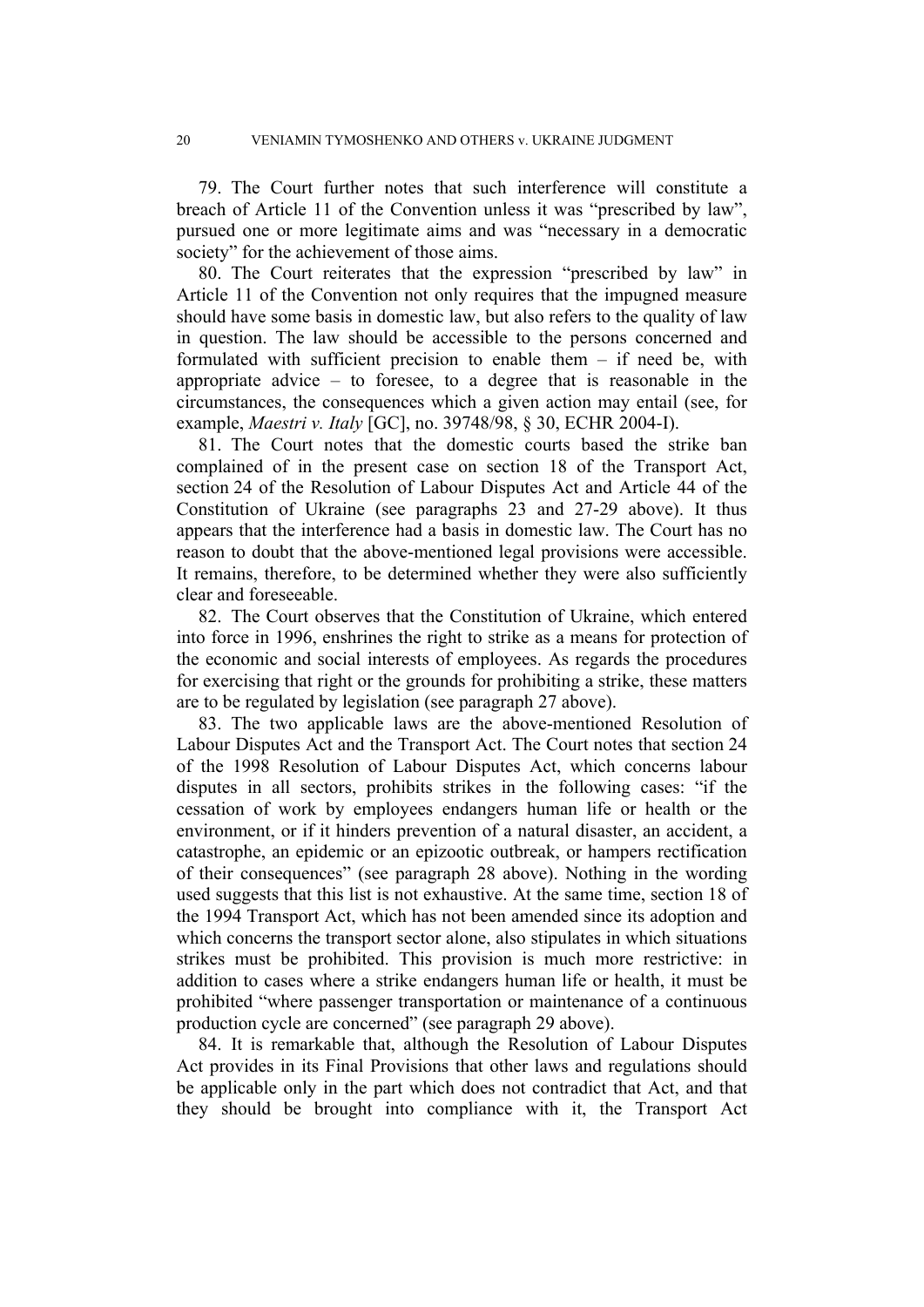nonetheless has so far continued to apply without amendment for the sixteen or so years since the Resolution of Labour Disputes Act entered into force in 1998 (see, by comparison, *Vyerentsov v. Ukraine,* no. 20372/11, § 55, 11 April 2013). This remains the case despite the fact that the abovementioned inconsistency and the necessity of bringing the Transport Act into conformity with the Ukrainian Constitution and the Resolution of Labour Disputes Act has been admitted on many occasions (see, in particular, paragraphs 30, 31 and 38 above).

85. The foregoing considerations are sufficient to enable the Court to conclude that the interference with the applicants' rights under Article 11 of the Convention was not based on sufficiently clear and foreseeable legislation.

86. There has accordingly been a violation of Article 11 of the Convention.

## II. APPLICATION OF ARTICLE 41 OF THE CONVENTION

87. Article 41 of the Convention provides:

"If the Court finds that there has been a violation of the Convention or the Protocols thereto, and if the internal law of the High Contracting Party concerned allows only partial reparation to be made, the Court shall, if necessary, afford just satisfaction to the injured party."

## **A. Damage**

88. The applicants claimed 2,400,000 euros (EUR) in respect of pecuniary damage. According to their calculations, that was the amount of salary arrears owed by the company management to the total of 404 cabin crew members for 2008-2012. The applicants also claimed EUR 1,600,000 in respect of non-pecuniary damage. They referred in this connection to the bankruptcy proceedings initiated by the company's management, allegedly unlawfully and which, in their view, a strike could have averted.

89. The Government contested those claims as irrelevant, exorbitant and unsubstantiated.

90. The Court does not discern any causal link between the violation found and the pecuniary damage alleged; it therefore rejects this claim. However, it awards to the applicants jointly EUR 20,000 in respect of nonpecuniary damage.

### **B. Costs and expenses**

91. The applicants did not make any claim under this head. The Court therefore makes no award.